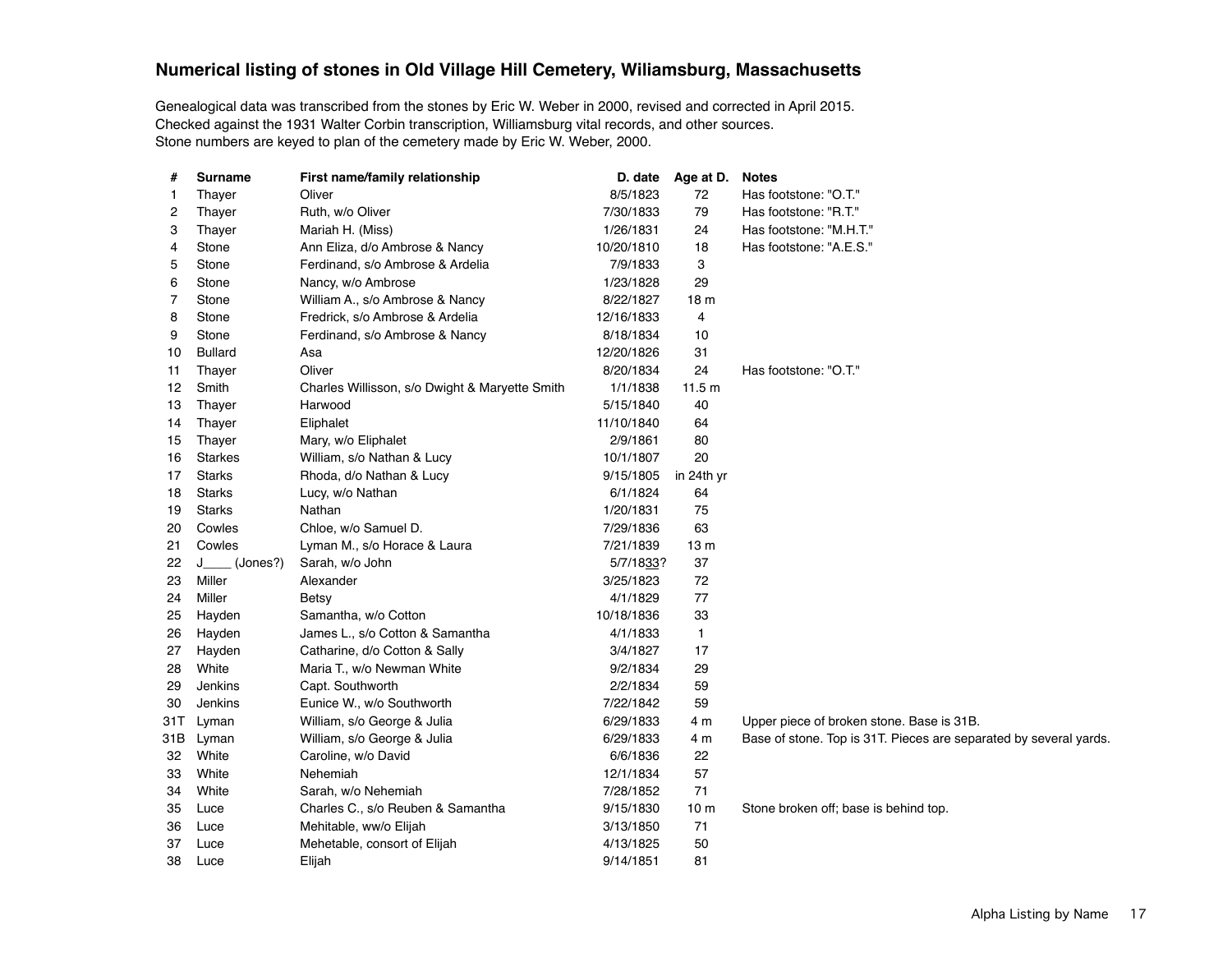| 39 | Graves                   | Elnathan                                | 6/16/1827   | 64                        |                                                                             |
|----|--------------------------|-----------------------------------------|-------------|---------------------------|-----------------------------------------------------------------------------|
| 40 | Graves                   | Lydia P., w/o Elnathan                  | 10/7/1866   | 93                        |                                                                             |
| 41 | Graves                   | [Mary, 1st w/o Elnathan Jr.]            | 3/24/1846   | 30                        | "Our Mother," date and age, and three sons' names. ID from other sources.   |
| 42 | Pomeroy                  | Benjamin                                | 10/20/1834  | 87                        | Father of Lydia (Pomeroy) Graves, #40 [known from other sources].           |
| 43 | Pomeroy                  | Esther, W/o Benjamin                    | 1/12/1827   | 78                        | Mother of Lydia (Pomeroy) Graves, #40 [known from other sources].           |
| 44 | Washburn                 | Mary, d/o Lauriston & Sophia            | 2/12/1829   | 1 wk                      |                                                                             |
| 45 | White                    | Harvey                                  | 12/3/1841   | 23                        |                                                                             |
| 46 | $\overline{\mathcal{E}}$ | $\overline{\phantom{a}}$                | ?           | $\overline{\mathcal{C}}$  | No inscription except perhaps an "F" on back, 4" below top.                 |
| 47 | Thayer                   | Phebe, w/o Elijah                       | 5/12/1842   | 86                        | Has footstone, "P.T."                                                       |
| 48 | Thayer                   | Elijah                                  | 7/28/1816   | 67                        | Has footstone, "E.T."                                                       |
| 49 | Hayden                   | Lovina B., d/o Henry R. & Phebe T.      | 7/21/1833   | 19                        | Has footstone, "L.B.H.", misplaced on north side of #67.                    |
| 50 | Hayden                   | Elisabeth R., d/o Henry R. & Phebe T.   | 5/2 /1825?  | $\mathbf{1}$              | Two sisters share stone.                                                    |
| 50 | Hayden                   | Maria T., d/o Henry R. & Phebe T.       | 1/2/1825    | $9$ ?                     | Two sisters share stone.                                                    |
| 51 | Hayden                   | Phebe, w/o Henry R.                     | 6/16/1838   | 46?                       |                                                                             |
| 52 | Hyde                     | Josiah                                  | 5/22/1844   | 64                        |                                                                             |
| 53 | Hyde                     | Ansel                                   | 2/1/1833    | 22                        |                                                                             |
| 54 | Hyde                     | Rufus                                   |             |                           | No other inscription. Displaced footstone?                                  |
| 55 | Hyde                     | Rufus, s/o Rufus & Zerviah              | 7/1/1811    | 22 m                      | "was drowned in a well." Stone broken off; base is behind top.              |
| 56 | Hyde                     | Mara (Miss)                             | 9/2/1810    | in 33rd yr.               |                                                                             |
| 57 | Hyde                     | Mary D., w/o Rufus                      | 5/24/1825   | 80                        |                                                                             |
| 58 | Hyde                     | Rufus                                   | 1/19/1807   | in 63 yr.                 |                                                                             |
| 59 | Coffin                   | Eddy (Capt.)                            | 2/21/1820   | in 81st yr                |                                                                             |
| 60 | Coffin                   | Sarah, w/o Eddy                         | 1/18/1834   | 82                        |                                                                             |
| 61 | Coffin                   | Edward C., s/o Clement & Susan          | 1/27/1825   | 4? wks.                   |                                                                             |
| 62 | Coffin                   | W., _/o Clement & Susan                 | 2/11?/1823? | ?                         |                                                                             |
| 63 | Coffin                   | Sarah A. V., d/o Clement & Susan        | 4/18/1832   | 12                        |                                                                             |
| 64 | Thayer                   | Zena                                    | 7/2/1858    | 78                        |                                                                             |
| 65 | Thayer                   | Sybil                                   | 7/4/1852    | 69?                       |                                                                             |
| 66 | Thayer                   | Minut, s/o Zene & Sybil                 | 1/17/1817   | 7y-4m                     |                                                                             |
| 67 | Wild                     | Jesse                                   | 6/12/1805   | 74                        |                                                                             |
| 68 | Hyde                     | Theresa Parmelia d/o Stephen & Parmelia | 9/25/1825   | 11 <sub>m</sub>           |                                                                             |
| 69 | Hyde                     | Francis Augustus s/o Stephen & Parmelia | 8/19/1819   | 10 <sub>m</sub>           |                                                                             |
| 70 | Lord                     | Henry (Rev.)                            | 11/22/1834  | 53                        |                                                                             |
| 71 | Lord                     | Fidelia, w/o Rev. Henry                 | 11/25/1828  | 35                        |                                                                             |
| 72 | Lord                     | Emily, d/o Henry & Fidelia              | 12/24/1828  | 5 wks.                    |                                                                             |
| 73 | Lord                     | Chester (Rev.)                          | 11/8/1834   | 22                        | "having just entered with promise upon the ministry."                       |
| 74 | Lord                     | Fidelia                                 | 11/21/1834  | 14                        |                                                                             |
| 75 | Goodwin                  | David I. (Rev.)                         | 5/2/1842    | 31                        |                                                                             |
| 76 | Kingsley                 | Laura J, d/o Pliny & Susanna            | 10/26/1854  | 21                        |                                                                             |
| 77 | Kingsley                 | Eliza J., d/o Pliny & Susanna           | 3/1/1825    | $3y-11m$                  |                                                                             |
| 78 | Kingsley                 | Edward s/o Pliny & Susanna              | 5/27/1816   | 3y-7m                     |                                                                             |
| 79 | Kingsley                 | Irene, w/o Seth                         | 5/12/1838   | 72                        |                                                                             |
| 80 | Kingsley                 | Pliny (Capt.)                           | 4/23/1862   | 77                        |                                                                             |
| 81 | Kingsley                 | Susan, w/o Pliny                        | 10/20/1869  | 83                        |                                                                             |
| 82 | Train                    | Mary S., d/o Roswell & Elizabeth        | 1/11/1816   | $\ensuremath{\mathsf{3}}$ |                                                                             |
| 83 | $\gamma$                 | $\gamma$                                | ?           | $\overline{?}$            | No inscription; may not be a gravestone. This local schist was rarely used. |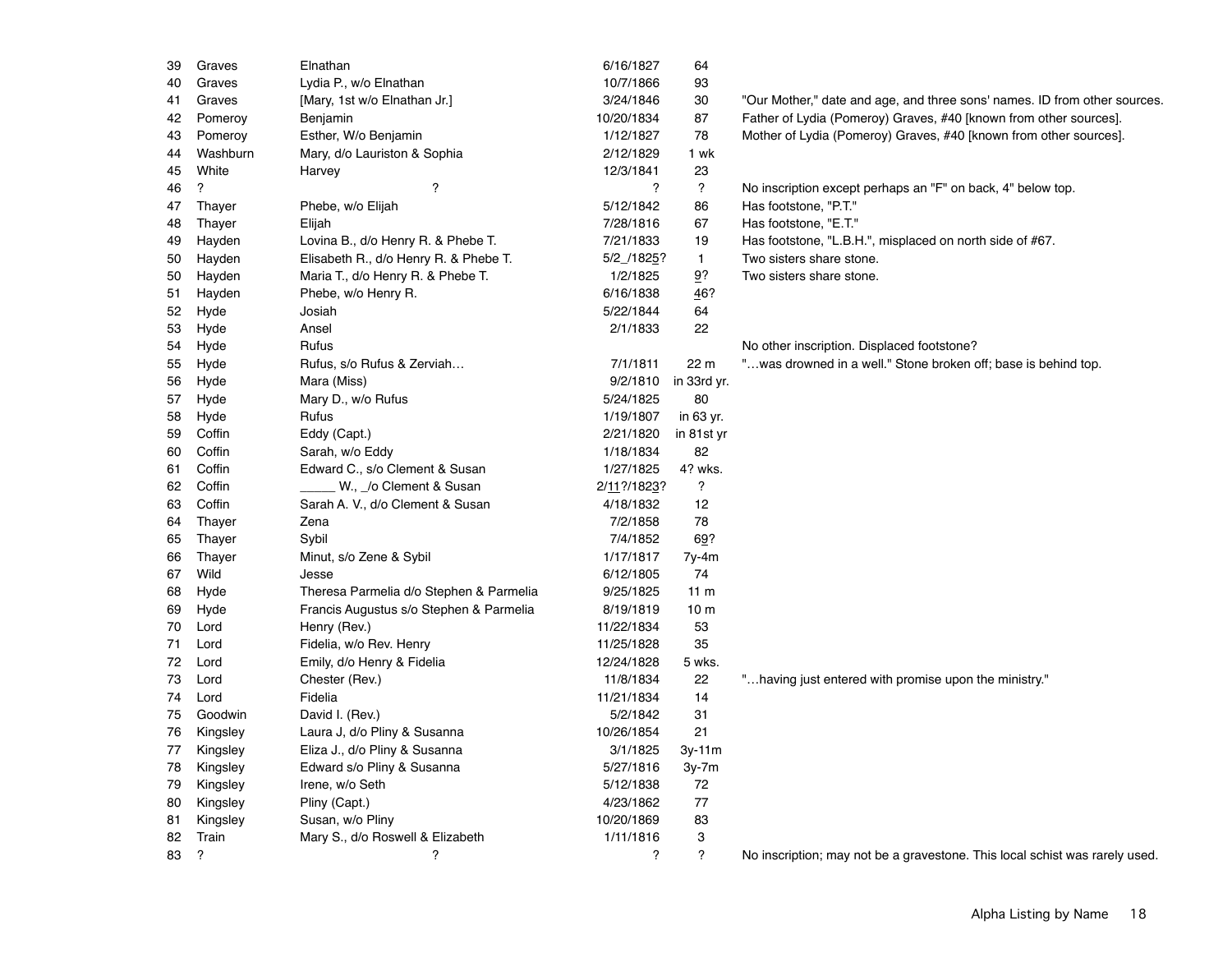| 84  | Hitchcock       | Phebe, w/o Levi                          | 9/20/1824  | in 38th yr.     |                                                                            |
|-----|-----------------|------------------------------------------|------------|-----------------|----------------------------------------------------------------------------|
| 85  | Williams        | Josephine, d/o Abner & Samantha?         | 7/8/1839   | 8 m             | There is a small boulder directly in front of this stone.                  |
| 86  | Williams        | Abner                                    | 3/17/1807  | in 50th yr.     |                                                                            |
| 87  | Williams        | Elizabeth, w/o Abner                     | 2/12/1806  | in 46th? yr.    |                                                                            |
| 88  | Hunt            | Mary A., d/o Abijah & Abigail B.         | 2/3/1838   | in 27th yr.     |                                                                            |
| 89  | <b>Bradford</b> | Abigail Brackett (Hunt), w/o Alvin       | 10/20/1823 | 25              | and d/o Abijah & Abigail Hunt                                              |
| 89  | Hunt            | Abigail Belcher, wid/o Abijah            | 12/10/1844 | 73              |                                                                            |
| 89  | Hunt            | Abijah                                   | 12/27/1822 | 79              |                                                                            |
| 90  | Hunt            | Prudence, w/o Lt. Abijah                 | 10/16/1803 | 59              |                                                                            |
| 91  | Hunt            | Philomelia                               | 7/12/1896  |                 | Born 10/22/1813                                                            |
| 92  | Hunt            | Prudence                                 |            |                 | No other inscription. Likely a displaced footstone for #90.                |
| 93  | Jones           | Nancy (Miss), d/o Benjamin & Rebeckah    | 6/1/1829   | in 36th yr.     |                                                                            |
| 94  | Fox             | Julia Maria, d/o Augustine & Pamelia     | 8/31/1821  | $2y-8m$         | Three sisters share a stone.                                               |
| 94  | Fox             | Julian Nash, d/o Augustine & Pamelia     | 7/20/1815  | $1y-11m$        | Three sisters share a stone.                                               |
| 94  | Fox             | Maria Henrietta, d/o Augustine & Pamelia | 10/ /1817  | 3               | Three sisters share a stone.                                               |
| 95  | Taylor          | Roselia, d/o Henry & L[ucretia]          | 6/22/1840  | $5y-3m$         | Mother's name is not legible on stone, but is known from other sources.    |
| 96  | Williams        | John                                     | 12/11/1802 | in 74th yr.     |                                                                            |
| 97  | Williams        | Rhoda, relict of John                    | 2/22/1814  | in 83rd yr.     | Stone broken. Age from Corbin.                                             |
| 98  | Williams        | John                                     |            |                 | No other inscription. Displaced footstone for #96?                         |
| 99  | Williams        | Rebecca (Mrs.)                           |            |                 | No other inscription. Displaced footstone?                                 |
| 100 | Miller          | Frances Amelia, d/o Stephen & Hannah     | 6/20/1824  | 18 <sub>m</sub> | Three siblings share a stone.                                              |
| 100 | Miller          | Laura Celestia, d/o Stephen & Hannah     | 6/7/1824   | in 6th yr.      | Three siblings share a stone.                                              |
| 100 | Miller          | Lewis Whitney, s/o Stephen & Hannah      | 6/8/1824   | in 5th yr.      | Three siblings share a stone.                                              |
| 101 | Jenkins         | Eunice J.                                | 6/2/1823   | 2 days          | One stone for three daughters of Southworth & Eunice Jenkins.              |
| 101 | Jenkins         | Mary J.                                  | 9/16/1821  | 11 <sub>m</sub> | One stone for three daughters of Southworth & Eunice Jenkins.              |
| 101 | Jenkins         | (infant)                                 | 7/15/1822  |                 | One stone for three daughters of Southworth & Eunice Jenkins.              |
| 102 | Jenkins         | Juliana, d/o Capt. Southworth & Eunice   | 6/6/1808   | in 9th yr.      | "drowned"                                                                  |
| 103 | Root            | Elias                                    | 8/15/1847  | $85y-8m$        |                                                                            |
| 104 | Root            | Susannah, w/o Elias                      | 5/10/1838  | 74y-9m          |                                                                            |
| 105 | Root            | Ansel, s/o Spencer & Sally               | 8/7/1822   | $\overline{7}$  |                                                                            |
| 106 | Root            | Anna, d/o Elias & Susannah               | 8/25/1801  | 9               | Date & age from Corbin.                                                    |
| 107 | White           | Asa, Esq.                                | 9/15/1829  | 82              |                                                                            |
| 108 | White           | Zilpha (Mrs.)                            | 4/2/1833   | 72              |                                                                            |
| 109 | White           | Jerusha                                  | 2/14/1810  | 99              |                                                                            |
| 110 | Strong          | Joseph (Rev.)                            | 1/1/1803   |                 | in 74th yr. "and the 52nd year of his ministry." Long inscription follows. |
| 111 | Strong          | Jane, w/o Rev. Joseph                    | 9/21/1811  | in 83rd yr.     |                                                                            |
| 112 | Wait            | Salmon, Jr.                              | 6/25/1819  | 38              |                                                                            |
| 112 | Wait            | Dorcas B., w/o Salmon, Jr.               | 5/23/1863  | 83              | Shares stone with her husband. WVRs confirm d. date and age.               |
| 113 | Wait            | Salmon                                   | 7/2/1832   | 78              |                                                                            |
| 114 | Williams        | Submit, w/o Joseph                       | 4/6/1845   | 62              | Stone is propped up against edge of her husband's.                         |
| 115 | Williams        | Joseph                                   | 7/27/1841  | 68              |                                                                            |
| 116 | Williams        | Rebecca, w/o Joseph                      | 12/18/1803 | in 36th yr.     |                                                                            |
| 117 | Williams        | Sally, d/o Gross & Polly                 | 9/25/1802  | 3               |                                                                            |
| 118 | Williams        | John, s/o Gross & Polly                  | 8/30/1805  | in 3rd yr.      |                                                                            |
| 119 | Williams        | Stephen, s/o Gross & Polly               | 6/12/1808  | 5 <sub>m</sub>  |                                                                            |
|     | 120 Williams    | Collins, s/o Gross & Polly               | 12/22/1811 | 18 <sub>m</sub> |                                                                            |
|     |                 |                                          |            |                 |                                                                            |

 $\overline{\phantom{a}}$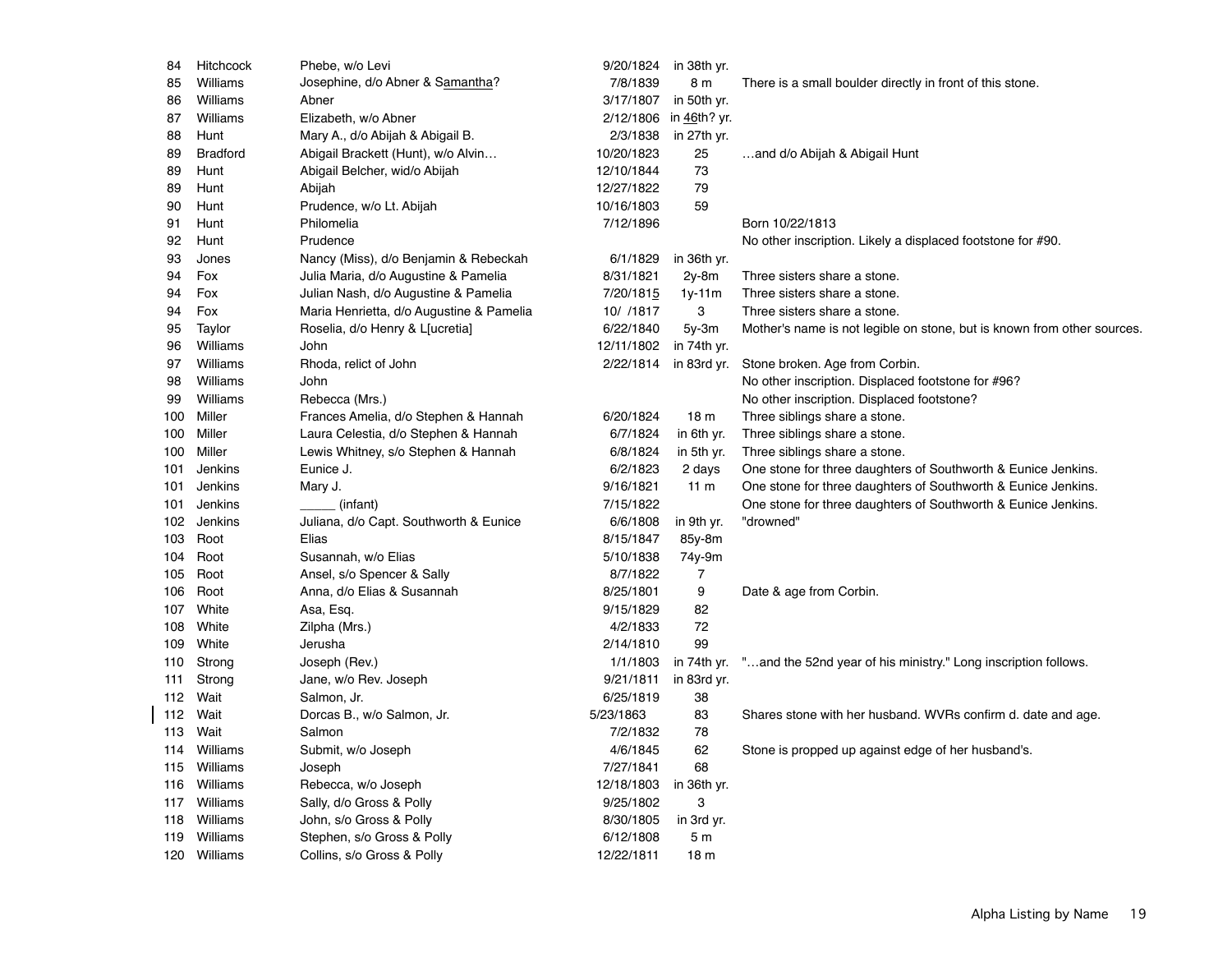| 121 | Warner     | Lovina, w/o Seth                        | 4/14/1840  | 64              | Husband & wife share stone.                                           |
|-----|------------|-----------------------------------------|------------|-----------------|-----------------------------------------------------------------------|
| 121 | Warner     | Seth                                    | 5/19/1839  | 71              | Husband & wife share stone.                                           |
| 122 | Williams   | Abner, s/o Joseph & Submit              | 2/5/1817   | 2 days          |                                                                       |
| 123 | Williams   | Elliot, s/o Joseph & Submit             | 4/5/1815   | 2 days          |                                                                       |
| 124 | Williams   | Rhoda, d/o Joseph & Rebekah             | 10/16/1810 | in 11th yr.     |                                                                       |
| 125 | Williams   | ___ & ___, twin sons of Joseph & Submit | 4/2/1806   |                 | No names appear.                                                      |
| 126 | Williams   | George E., s/o Charles & Loisa          | 9/13/1842  | 6y- <u>2</u> ?m |                                                                       |
| 127 |            |                                         |            |                 | Cast-iron urn with two veterans' flags beside it. No inscription.     |
| 128 | Crosby     | Joshua K.                               | 11/4/1852  | 56y-8m          |                                                                       |
| 129 | Crosby     | Vienna, w/o Joshua K.                   | 12/6/1833  | 39              |                                                                       |
| 130 | Crosby     | Rufus S., s/o Joshua K. & Vienna        | 6/5/1828   | $9y-6m$         |                                                                       |
| 131 | Frost      | Amasa                                   | 1/6/1795   | 79              | #149 appears to be a footstone for this grave.                        |
| 132 | Wait       | Martha, w/o Benjamin Wait of Hatfield   | 11/16/1794 | 86              | Parts legible only by making a rubbing.                               |
| 133 | Wait       | Clarissa, d/o Asa and Zilpah            | 8/12/1796  | $10y-9m$        | Parts legible only by making a rubbing.                               |
| 134 | Wait       | Joel, s/o Asa & Zilpah                  | 7/27/1798  | 1 day           |                                                                       |
| 135 | Mantor     | Francis                                 | 12/15/1805 | in 42nd yr.     |                                                                       |
| 136 | Miller     | William W., s/o John W. & Ruxby         | 6/20/1846  | 28              | "was drowned in Hatfield."                                            |
| 137 | Miller     | Sylvia, d/o John W. & Ruxby             | 5/19/1842  | 22              |                                                                       |
| 138 | Dwight     | Lucy, w/o Josiah                        | 11/1/1835  | 58              |                                                                       |
| 139 | Dwight     | Josiah                                  | 12/24/1826 | 54              |                                                                       |
| 140 | Dwight     | Sarah, w/o Josiah                       | 5/3/1822   | 50              |                                                                       |
| 141 | Dwight     | Daniel                                  | 8/10/1805  | 23              |                                                                       |
| 142 | Rice       | Hannah White, d/o Walker & Lucretia     | 5/27/1830  | in 15th yr.     |                                                                       |
| 143 | Williams   | Collins                                 |            |                 | No other inscription. Displaced footstone for #120?                   |
| 144 | Frost      | Seth, s/o John & Electy                 | 3/?/1796   | in 6th yr.      | Stone is turned, out of line.                                         |
| 145 | Wells      | John                                    | 3/13/1835  | 70              |                                                                       |
| 146 | Wells      | Sarah H., w/o John                      | 11/25/1837 | 70              |                                                                       |
| 147 | Wells      | Sylvanus                                |            |                 | No other inscription. May be a displaced footstone, perhaps for #162. |
| 148 | Wells      | Mary, d/o John & Eliza                  | 7/20/1827  | 5 days          |                                                                       |
| 149 | Frost      | Amasa                                   | 1/6/1795   | 79              | Almost certainly a footstone for #131.                                |
| 150 | Mayhew     | Lathrop                                 | 7/17/1808  | 43              | Also named on Mayhew family monument, #176.                           |
| 151 | Miller     | John                                    | 5/30/1838  | 78              |                                                                       |
| 152 | Miller     | Hannah, w/o John                        | 5/2/1857   | 88              |                                                                       |
| 153 | Miller     | Hadassa                                 | 7/9/1846   | 65              |                                                                       |
| 154 | Miller     | John                                    |            |                 | No other inscription. Displaced footstone?                            |
| 155 | Miller     | John                                    | 4/7/1792   | in 80th yr.     |                                                                       |
| 156 | Miller     | Martha (Mrs.)                           | 11/24/1805 | in 87th yr.     |                                                                       |
| 157 | Miller     | Cyrus                                   | 6/17/1825  | 68              |                                                                       |
| 158 | Miller     | Sarah, w/o Cyrus                        | 3/24/1859  | 98y-4m          | Broken. Both halves are propped up against edge of Cyrus's stone.     |
| 159 | Putney     | Susannah, w/o John                      | 4/11/1815  | 26              |                                                                       |
| 160 | Porter     | Ira N., s/o David O. & Sarah            | 8/15/1805  | 3               |                                                                       |
| 161 | Porter     | David                                   | 8/27/1815  | 58              | Second digit of death day has been chipped from edge of stone.        |
| 162 | Wells      | Sylvanus, s/o Elisha & Jerusha          | 3/?/1795   | in 2nd yr.      |                                                                       |
| 163 | Munson     | Densy, d/o Benjamin & Polly             | 5/6/1824   | 16              |                                                                       |
| 164 | Smith      | Esther (Mrs.)                           | 6/10/1823  | 63              | Stone offers no clues about her immediate family or other relatives.  |
|     | 165 Graves | Fanny B., w/o Israel                    | 3/9/1840   | 40              |                                                                       |
|     |            |                                         |            |                 |                                                                       |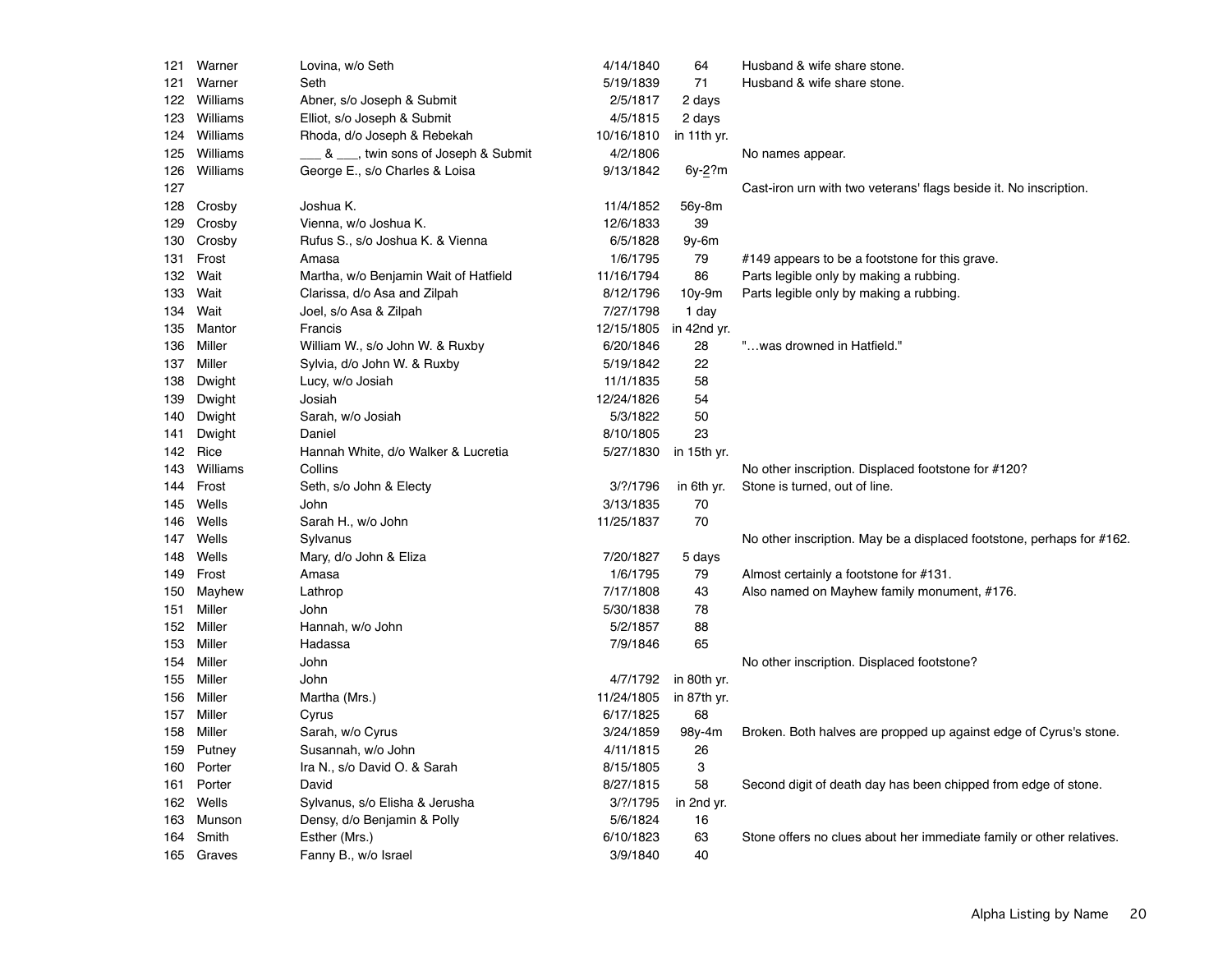|     | 166 Hemenway | Elizabeth                             | 11/7/1838  | 57           |                                                                       |
|-----|--------------|---------------------------------------|------------|--------------|-----------------------------------------------------------------------|
| 167 | Graves       | C. Lemira, d/o Israel & Fanny         | 2/5/1830   | 2            | Two siblings share this stone.                                        |
| 167 | Graves       | Edwin D.                              | 1/7/1818   | 3 m          | Two siblings share this stone.                                        |
| 168 | Cleaveland   | Diana (Widow)                         | 1/1/1805   | 84           |                                                                       |
| 169 | Cleaveland   | Nehemiah                              | 10/29/1792 | in 72nd yr.  |                                                                       |
| 170 | Cleaveland   | Diana, d/o Dea. Nehemiah & Hannah?    | 3/30/1804  | 10           |                                                                       |
| 171 | Cleaveland   | Lucretia, d/o Dea. Nehemiah & Hannah? | 6/17/1808  | 8            |                                                                       |
| 172 | Sears        | Eliza, w/o Nathaniel                  | 10/29/1834 | 29           |                                                                       |
| 173 | Hubbard      | Sylvanus (Dea.)                       | 9/11/1856  | 79           |                                                                       |
| 174 | Hubbard      | Abigail, w/o Dea. Sylvanus            | 6/17/1850  | 72           |                                                                       |
| 175 | Hubbard      | Nancy S., d/o Eli & Nancy             | 2/21/1840  | $3y-3m$      | Part of the inscription is underground.                               |
| 176 | Mayhew       | Arnold                                | 4/6/1830   | 66           | Mayhew family obelisk at S. edge of cemetery.                         |
| 176 | Mayhew       | Constant, s/o Arnold & Jerusha        | 12/7/1827  | 37           | Mayhew family obelisk at S. edge of cemetery.                         |
| 176 | Mayhew       | Henry C., s/o M. & C. L.              | 12/10/1860 | 17           | Mayhew family obelisk at S. edge of cemetery.                         |
| 176 | Mayhew       | Jerusha                               | 12/1/1839  | 68           | Mayhew family obelisk at S. edge of cemetery.                         |
| 176 | Mayhew       | Lathrop                               | 7/17/1808  | 43           | On Mayhew family obelisk at S. edge of cemetery                       |
| 176 | Mayhew       | Leavitt, s/o C. & R. Mayhew           | 10/6/1828  | $\mathbf{1}$ | Mayhew family obelisk at S. edge of cemetery.                         |
| 176 | Mayhew       | Martha C., d/o M. & C. L.             | 11/2/1846  | 8 m          | Mayhew family obelisk at S. edge of cemetery.                         |
| 176 | Mayhew       | Matthew, s/o Constant & Roanna        | 4/7/1848   | 30           | Mayhew family obelisk at S. edge of cemetery.                         |
| 177 | Graves       | Henry L., s/o Eli & Mary A.           | 3/3/1835   | 4 m          |                                                                       |
| 178 | Graves       | Eunice, w/o Perez                     | 8/2/1803   | 41           |                                                                       |
| 179 | Graves       | Perez                                 | 12/1/1848  | 88           |                                                                       |
| 180 | Graves       | Experience                            | 8/22/1855  | 89           | Second wife of Perez [known from other sources].                      |
| 181 | Wild         | Jesse                                 |            |              | No other inscription. Almost certainly a displaced footstone for #67. |
| 182 | Thayer       | Susan                                 | 3/12/1851  | 65           |                                                                       |
| 183 | Thayer       | Mary Allen, d/o Elkanah Jr. & Hannah  | 3/15/1811  | in the       | Rest of inscription is buried.                                        |
| 184 | Thayer       | Eunice, d/o Elkanah & Mary            | 9/6/1805   | 18           |                                                                       |
| 185 | Thayer       | Mary, d/o Elkanah & Mary              | 3/11/1817  | 43           |                                                                       |
| 186 | Thayer       | Elkanah                               | 4/6/1829   | 82           |                                                                       |
| 187 | Thayer       | Mary, w/o Elkanah                     | 9/8/1835   | 82           |                                                                       |
| 188 | Thayer       | Ebenezer A.                           | 10/9/1833  | 38           |                                                                       |
| 189 | Thayer       | Wealtha, w/o Ebenezer A.              | 8/31/1834  | 35           |                                                                       |
| 190 | Hubbard      | Wealthy A., w/o Erastus               | 2/3/1849   | 51           | "and daughter of the late Thomas Mayhew."                             |
| 191 | Hubbard      | Erastus                               | 9/14/1850  | 58           |                                                                       |
|     | 192 Hubbard  | Daniel W., s/o Erastus & Wealthy      | 5/6/1833   | $9m-11d$     | Three siblings share this stone.                                      |
|     | 192 Hubbard  | Joseph S., s/o Erastus & Wealthy      | 12/6/1826  | 31 days      | Three siblings share this stone.                                      |
|     | 192 Hubbard  | Octavia B., d/o Erastus & Wealthy     | 4/4/1838   | 16           | Three siblings share this stone.                                      |
| 193 | Hubbard      | Elisha                                | 5/17/1843  | 85           |                                                                       |
| 194 | Hubbard      | Hannah, w/o Elisha                    | 3/27/1824  | in 65th yr.  | Data from Corbin and WVRs.                                            |
| 195 | Hubbard      | Lucinda, d/o Elisha & Hannah          | 12/20/186  | 82?          | Stone broken; lower part badly eroded and crumbling.                  |
| 196 | Mayhew       | Zechariah (Deacon)                    | 5/29/1830  | 73           |                                                                       |
| 197 | Mayhew       | Anna, w/o Dea. Zechariah              | 4/26/1816  | in 56th yr.  |                                                                       |
| 198 | Mayhew       | Sidney, s/o Zechariah & Anna          | 5/26/1814  | in 14th yr.  |                                                                       |
| 199 | Mayhew       | Harriet, consort of James             | 7/26/1811  | in 27th yr.  |                                                                       |
| 200 | Mayhew       | Harriet Ann, d/o James &              | 6/28/1828  | 11           | Date and age from Corbin.                                             |
|     | 201 Thayer   | Abel                                  | 7/31/1814  | in 73rd yr.  |                                                                       |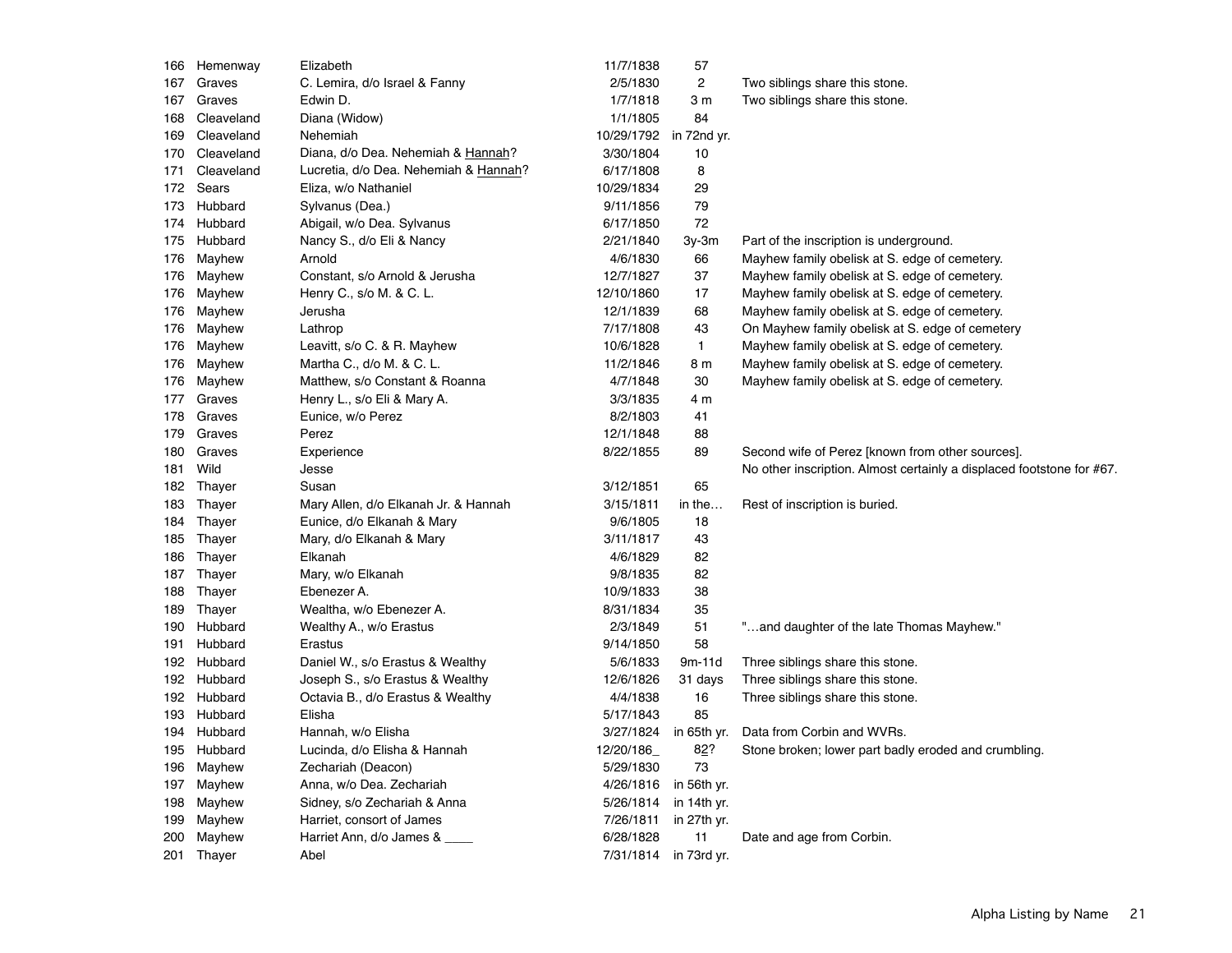| 202 | Thayer                   | Abel, Jr.                       | 4/6/1806?  | in 31 yr.       |                                                                               |
|-----|--------------------------|---------------------------------|------------|-----------------|-------------------------------------------------------------------------------|
| 203 | Wade                     | Hannah, d/o Amasa & Hannah      | 9/13/1811  | 15 <sub>m</sub> |                                                                               |
| 204 | Washburn                 | Ilona, w/o Lauriston            | 3/27/1838  | 32              |                                                                               |
| 205 | <b>Bullard</b>           | Rebecca, w/o Adam               | 6/22/1816  | 50              |                                                                               |
| 206 | Graves                   | Eunice, wid/o John              | 6/20/1870? | 88-3-13?        | WVRs place her death in 1880 and her age at 98.                               |
| 207 | Graves                   | John                            | 1/17/1843  | 69y-9m          |                                                                               |
| 208 | Graves                   | triplets of J. & E. Graves      | 5/2/1818   | 2 hrs.          | Two sons and a daughter of John and Eunice.                                   |
| 209 | Hill ?                   | , w/o Elisha Hill ? (perhaps)   | ?          | $\overline{?}$  | Shattered; most of stone and inscription are missing.                         |
| 210 | <b>Phillips</b>          | William, s/o Solomon & Martha   | 10/8/1825  | 22              |                                                                               |
| 211 | Phillips                 | Solomon                         | 9/1/1808   | in 31 yr.       |                                                                               |
| 212 | Phillips                 | Martha, relict of Solomon       | 1/10/1817  | 38              |                                                                               |
| 213 | Newell                   | Andrew H., s/o Jabez & Lydia    | 1/28/1825  | $\mathbf{2}$    | Three siblings share a stone.                                                 |
| 213 | Newell                   | Minerva, d/o Jabez & Lydia      | 3/29/1809  | $\overline{c}$  | Three siblings share a stone.                                                 |
| 213 | Newell                   | Timothy P., s/o Jabez & Lydia   | 8/2/1823   | 8               | Three siblings share a stone.                                                 |
| 214 | Meekins                  | Quartus, s/o Stephen & Sarah    | 10/7/1804  | 6               |                                                                               |
| 215 | Meekins                  | Stephen S., s/o Stephen & Sarah | 10/1//1804 | in 3rd yr.      | Data from Corbin.                                                             |
| 216 | Meekins                  | John                            | 8/25/1828  | 24              |                                                                               |
| 217 | Trusdell                 | Mehitable, d/o Ebenezer & Sarah | 4/1/1798   | in 36th yr.     |                                                                               |
| 218 | Morton                   | Lucy, w/o Elisha                | 11/16/1839 | 67              |                                                                               |
| 219 | Miller                   | Martha, d/o Alvah & Martha      | 3/1/1826   | 21 m            |                                                                               |
| 220 | Rice                     | Lydia S., d/o Luther & Esther   | 5/4/1839   | 14              |                                                                               |
| 221 | Rice                     | Lydia B., d/o Luther & Esther   | 6/10/1863  | 8               |                                                                               |
| 222 | Curtis                   | Alvira, d/o Isaac & Catherine   | 6/ /1803   | $1y-4m$         |                                                                               |
| 223 | Meekins                  | Patty, d/o Joseph & Sally       | 1804       | $\overline{c}$  |                                                                               |
| 224 | Truesdell                | Ebenezer, s/o Ebenezer & Sarah  | 3/30/1796  | 31              | There is a stub behind this stone.                                            |
| 225 | $\overline{\mathcal{L}}$ | $\overline{?}$                  | ?          | ?               | Most of this stone has flaked away, including the whole inscription.          |
| 226 | Truesdell                | Sarah, w/o Ebenezer             | 11/17/1807 | 78              | Ludden family monument (not a gravestone).                                    |
| 227 | Truesdell                | Daniel                          | 5/27/1827  | 69              | Ludden family monument (not a gravestone).                                    |
| 228 | Truesdell                | Daniel B.                       | 2/27/1828  | 22              | Month was ch Ludden family monument (not a gravestone).                       |
| 229 | Hayden                   | Josiah                          |            |                 | Displaced footstone for #231.                                                 |
| 230 | Hayden                   | Cotton                          | 7/3/1843   | 80              |                                                                               |
| 231 | Hayden                   | Josiah                          | 12/29/1810 | in 78th yr.     | Ludden family monument (not a gravestone).                                    |
| 232 | Hayden                   | Ruhamah, w/o Josiah             | 11/14/1817 | 82              | Ludden family monument (not a gravestone).                                    |
| 233 | Hyde                     | Stephen                         | 2/15/1834  | 50              | Ludden family monument (not a gravestone).                                    |
| 234 | Hyde                     | Parmelia, w/o Stephen           | 4/19/1834  | 38              |                                                                               |
| 235 | Hyde                     | Eleazar                         | 1/2/1865   | 92              | Ludden family monument (not a gravestone).                                    |
| 236 | Hyde                     | Keziah H., w/o Eleazar          | 6/30/1839  | 64              |                                                                               |
| 237 | <b>Bliss</b>             | Sarah H., w/o David             | 5/19/1877  | 81              |                                                                               |
| 238 | Strong                   | Temperance, relict of Ezra      | 10/25/1810 | in 71st yr.     | Ludden family monument (not a gravestone).                                    |
| 239 | Strong                   | Ezra                            | 8/7/1804   | in 74th yr.     |                                                                               |
| 240 | Strong                   | Sally, w/o Solomon              | 6/4/1833   | 65              |                                                                               |
| 241 | Strong                   | Solomon                         | 7/13/1852  | 87              |                                                                               |
| 242 | Strong                   | Mary Sophia, w/o Leonard        | 7/3/1836   | 24              |                                                                               |
| 243 | French                   | Thomas                          | 1/3/1800   | 56              |                                                                               |
| 244 | Abell                    | Nathaniel                       | 1/9/1825   | 64              | Last digit of year is flaked away, leaving an edge that might be part of a 3. |
|     | 245 Abell                | Eunice, w/o Nathaniel           | 4/12/1825  | 57              |                                                                               |
|     |                          |                                 |            |                 |                                                                               |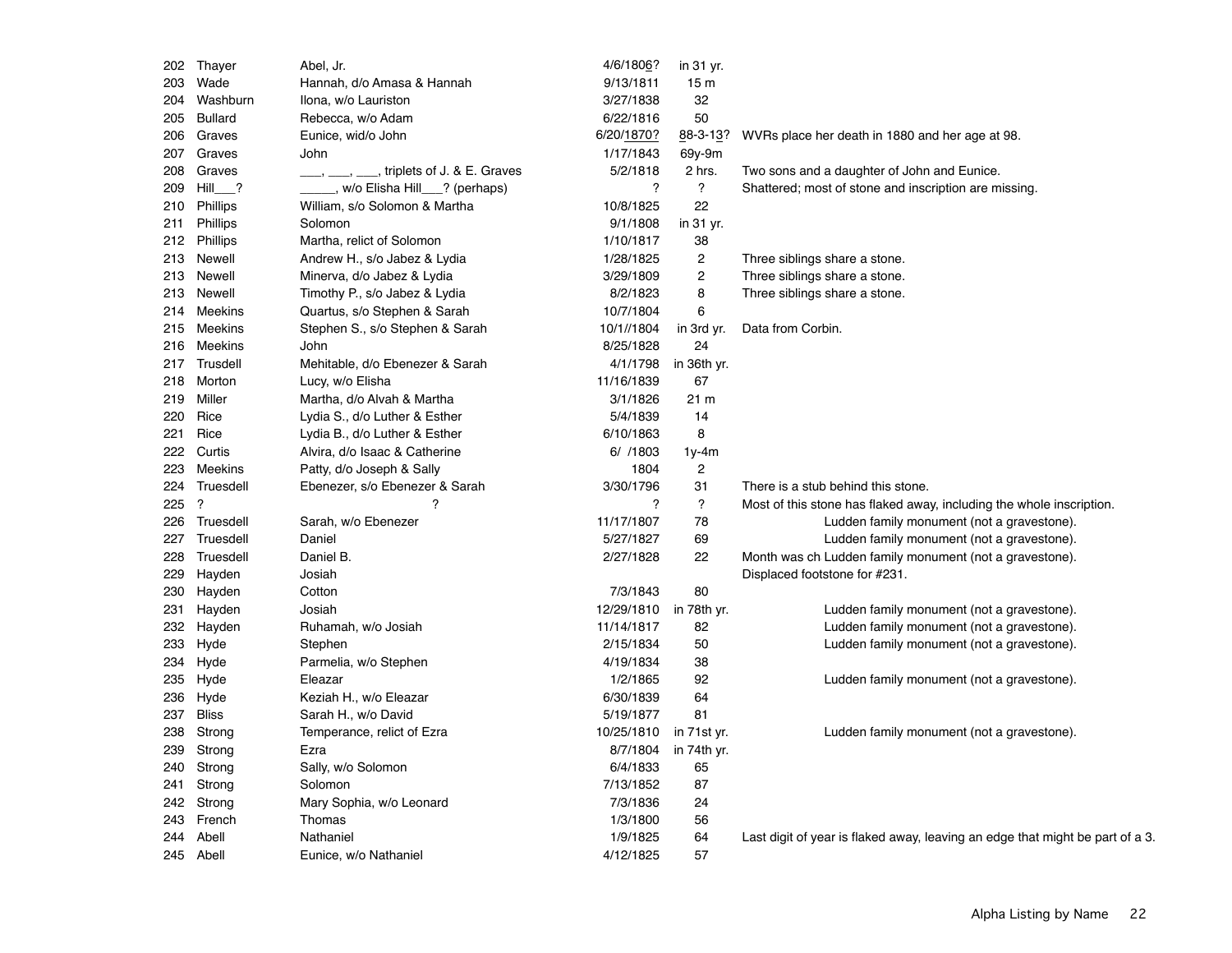| 246 | <b>Stearns</b>       | Elizabeth F., w/o William                 | 6/6/1850              | 33              |                                                                           |
|-----|----------------------|-------------------------------------------|-----------------------|-----------------|---------------------------------------------------------------------------|
| 247 | <b>Stearns</b>       | William                                   | 9/26/1845             | 29              |                                                                           |
| 248 | Gere                 | Edward                                    | 9/24/1852             | 34              |                                                                           |
| 249 | $\boldsymbol{\cdot}$ | ?                                         | ?                     | $\overline{?}$  | Large boulder with daylilies; no inscription found. Is it a grave marker? |
| 250 | <b>Bartlett</b>      | Abihail, w/o Ebenezer                     | 9/30/1818             | 40              | "My Mother". Her name is spelled here as it is on the stone.              |
| 251 | Coffin               | Mathew                                    | 11/17/1820            | 49              |                                                                           |
|     | 252 Adams            | Caroline B., w/o Rev. E. Adams            | 9/18/1830             | in 22nd yr.     | "and daughter of A. & D. Butler."                                         |
| 253 | <b>Butler</b>        | Dezire (Mayhew), "former" w/o Athearn     | 1/13/1843             | 75              |                                                                           |
| 254 | <b>Butler</b>        | Athearn                                   | 5/6/1814              | 50              |                                                                           |
| 255 | Allen                | Polly, d/o Mathew & Temperance            | 12/20/1810            | 10 <sub>m</sub> |                                                                           |
| 256 | Allen                | Bartlet, s/o Matthew & Temperance         | 8/20/1804             | in 5th yr.      | Three siblings share this stone.                                          |
| 256 | Allen                | Lucy, d/o Mathew & Temperance             | 8/24/1806             | in 5th yr.      | Three siblings share this stone.                                          |
|     | 256 Allen            | Polly, d/o Mathew & Temperance            | 7/27/1805             | in 2nd yr.      | Three siblings share this stone.                                          |
| 257 | Nash                 | Abigail, w/o John                         | 2/17/1848             | 70              |                                                                           |
| 258 | Nash                 | John                                      | 10/17/1824            | 60              |                                                                           |
| 259 | Nash                 | Martha, w/o John                          | 7/24/1805             | 38              |                                                                           |
| 260 | Trumbull             | Guy                                       | 6/19/1828             | 42              |                                                                           |
| 261 | Trumbull             | Clarissa (Nash), w/o Guy                  | 7/26/1873             |                 | Born 3/21/1793 (on stone).                                                |
|     | 262 Burnell?         | Sophronia K. Nash, w/o Dea. Rufus Burnell | 3/16/1881             |                 | B. 9/14/1809. Bur. as Sophronia K. Nash. Divorced?                        |
| 263 | Kingsley             | Mary A. Nash, w/o Edwin Kingsley          | 1/29/1890             |                 | B. 2/18/1812 (on stone). D. date from Corbin.                             |
| 264 | <b>Bartlett</b>      | Simeon                                    | 3/18/1814             | in 78th yr.     |                                                                           |
| 264 | Bartlett             | Simeon, 4th s/o Thaddeus & Esther         | 1/3/1811              | 3 wks           | At bottom of stone, now underground. WVRs say d. 1/10/1811. A twin.       |
| 265 | Bartlett             | Lucy, w/o Simeon                          | 1/31/1808             | in 67th yr.     |                                                                           |
| 266 | Bartlett             | Simeon                                    | 7/24/1844             | 80              |                                                                           |
| 267 | Bartlett             | Elizabeth, w/o Simeon                     | 3/30/1848             | 81              |                                                                           |
| 268 | Bartlett             | Ashbel, s/o Simeon & Elizabeth            | 6/25/1832 in 34th yr. |                 |                                                                           |
| 269 | Bartlett             | Infant sons of Simeon & Lucretia          | 3/13/1840             |                 | Unnamed on stone.                                                         |
| 270 | Bartlett             | Flavius, s/o Simeon Jr. & Lucretia        | 1/23/1837             | in 3rd yr.      |                                                                           |
| 271 | Bodman               | Henry Harrison, s/o H. A. & M. E.         | 7/27/1849             | 1y-3m-21d       | "Died at Cummington, Mass." Shares stone with brother.                    |
| 271 | Bodman               | Wm. Alfred, s/o H. A. & M. E.             | 7/8/1847              | $1y-5d$         | "Died at mouth of Rio Grand Mexico." Shares stone with brother.           |
|     | 272 Davenport        | Thomas                                    | 1/15/1821             | in 27th yr.     |                                                                           |
| 273 | Nash                 | infant s/o Almerin & Mandana              | 8/1/1854?             |                 | Age not given; prob. d. at birth.                                         |
| 274 | Hannum               | Silas Jr.                                 | 10/14/1833            | 25              |                                                                           |
| 275 | Hannum               | Silas                                     | 12/7/1846             | 78              |                                                                           |
| 276 | Hannum               | Esther, w/o Silas                         | 1/29/1854             | 80              |                                                                           |
| 277 | Bartlett             | Arad D., s/o T. & E. Bartlett             | 7/6/1859              | 6 m             |                                                                           |
| 278 | Bartlett             | Charles K., s/o T. & E. Bartlett          | 12/6/1853             | 17              |                                                                           |
| 279 | Bartlett             | Thaddeus                                  | 5/5/1884              | 77y-2d          |                                                                           |
| 280 | Bartlett             | Lorinda, w/o Thaddeus                     | 5/31/1834             | 25              |                                                                           |
| 281 | Bodman               | William                                   | 1/13/1835             | 94              |                                                                           |
| 282 | Bodman               | Anna, w/o William                         | 10/31/1823            | 71              |                                                                           |
| 283 | Curtis               | Achsah, w/o John D.                       | 1/1/1850              | 80              |                                                                           |
| 283 | Curtis               | John D.                                   | 7/22/1834             | 80              | "Allso his wife's" [wives]. They both share the stone with him.           |
| 283 | Curtis               | Rachel W., w/o John D.                    | 3/15/1814             | 50              |                                                                           |
| 284 | Dodge?               | Harrison, $s$ /o _____ & _                | 9/3/1837              | $\mathbf{1}$    |                                                                           |
|     | 285 Bartlett         | E.<br>Arnold, s/o Theodore & Mary Ann     | 2/23/1837             | 18 <sub>m</sub> |                                                                           |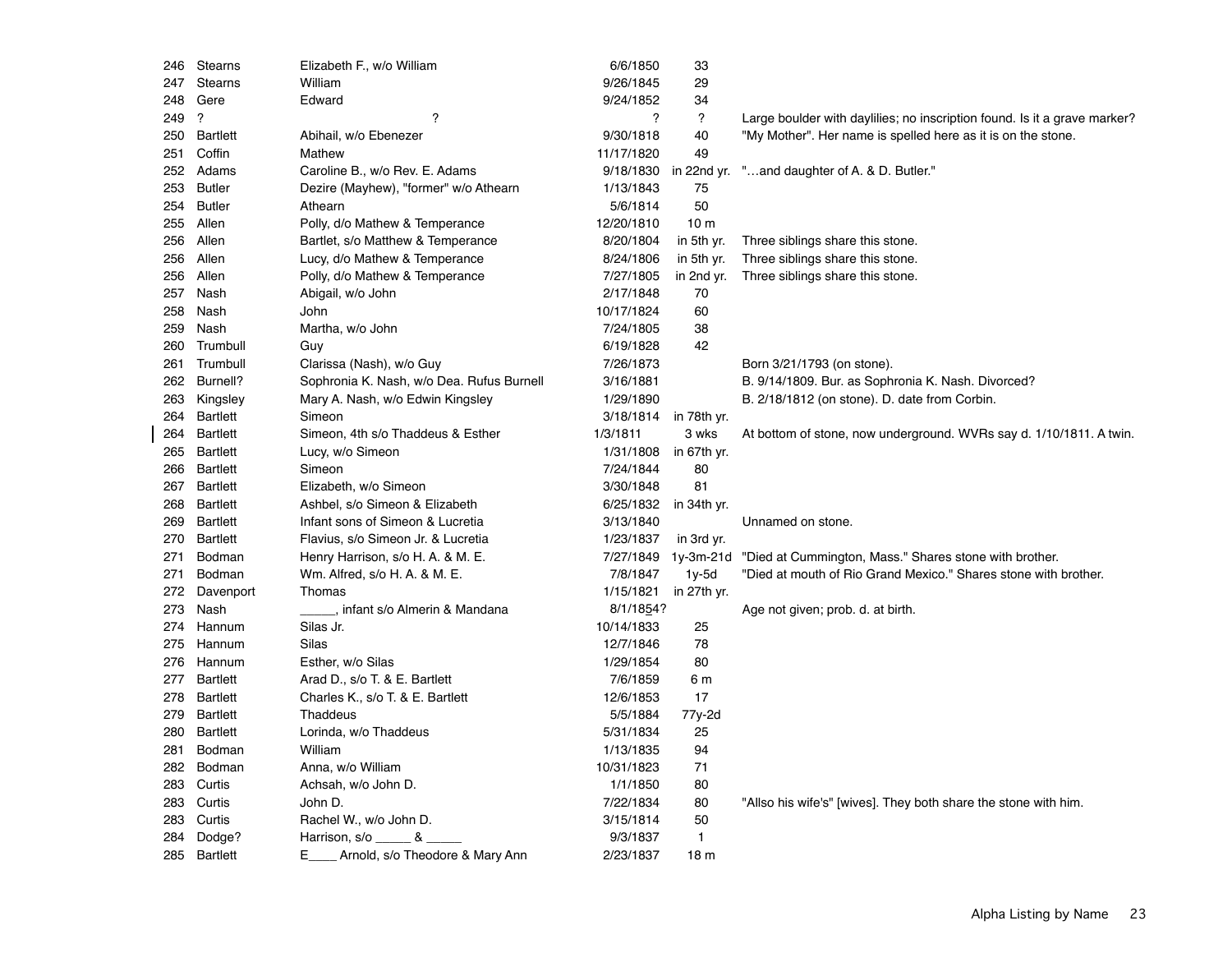| 286 | Hill                 | Joseph                                         | 10/15/1843 | 75              |                                                                       |
|-----|----------------------|------------------------------------------------|------------|-----------------|-----------------------------------------------------------------------|
| 287 | Hill                 | Julia Ann, d/o Joseph & Ann                    | 10/25/1841 | 22              | Has footstone, "J. H."                                                |
| 288 | Miller               | Fidelia, w/o Sylvanus                          | 9/30/1853  | 43              |                                                                       |
| 289 | Mayhew               | Thomas                                         | 3/26/1843  | 75              |                                                                       |
| 290 | Mayhew               | Susannah, w/o Thomas                           | 9/12/1812  | 72              |                                                                       |
| 291 | Hannum               | Nancy, w/o Josiah                              | 1/26/1869  |                 | Born 2/4/1789 (on stone).                                             |
| 292 | Hannum               | Dolly, consort of Josiah                       | 4/29/1811  | 31              | Stone lying face down in front of #293. Data from Corbin.             |
| 293 | Hannum               | Josiah                                         | 12/12/1835 | 61              |                                                                       |
| 294 | Hannum               | Jane Allen, d/o Othniel & Patty                | 8/11/1805  | 10 <sub>m</sub> | Has footstone.                                                        |
| 295 | Wheeler              | Robert O., s/o M. G. & E. M.                   | 12/16/1843 | $\mathbf{1}$    |                                                                       |
| 296 | Wheeler              | Elizabeth Moulton, d/o M. G. & E. M.           | 1/10/1846  | 14y-11m         |                                                                       |
| 297 | Wheeler              | Elizabeth M., w/o Rev. M. G.                   | 4/2/1847   | 42              |                                                                       |
| 298 | Nash                 | Thomas                                         | 5/3/1844   | 74              | Year and age from Corbin.                                             |
| 299 | Nash                 | Naomi                                          | 1/27/1856  | ?               | Age is buried. w/o Thomas [ from other sources].                      |
| 300 | $\boldsymbol{\cdot}$ | ?                                              | ?          | ?               | Tiny stone w/ two illegible initials. Probably a displaced footstone. |
| 301 | Nash                 | Sumner, s/o Thomas & Naomi                     | 7/9/1834   | 21              |                                                                       |
| 302 | Nash                 | Harriet, d/o Thomas & Naomi                    | 9/19/1803  | in 3rd yr.      | Age from Corbin.                                                      |
| 303 | Nash                 | Naomi, d/o Thomas & Naomi                      | 9/12/1803  | in 2nd yr.      |                                                                       |
| 304 | Hannum               | Josiah                                         | 8/11/1865  | 35              |                                                                       |
| 305 | Hannum               | Josiah Jr., s/o Josiah & Nancy                 | 10/6/1827  | 9               | Stone lying face down. Has footstone.                                 |
| 306 | Hannum               | Josiah P. (or F.?), s/o Josiah & Nancy         | 1/31/1829  | 12 days         |                                                                       |
| 307 | Day                  | Benona [usu. spelled "Benoni" in his lifetime] | 5/1835     | 50              | Exact date of death not given-only the month.                         |
| 308 | Nash/Johnson         | Mary, wid/o Dea. Elisha Nash                   | 7/23/1839  | 85              | "and formerly wife of Caleb Johnson."                                 |
| 309 | Johnson              | Caleb                                          | 1/17/1823  | in 67th yr.     |                                                                       |
| 310 | Johnson              | William                                        | 4/8/1821   | in 36th yr.     |                                                                       |
| 311 | Johnson              | Isaac                                          | 9/8/1818   | in 25th yr.     |                                                                       |
| 312 | Johnson              | Polly (Miss)                                   | 12/1/1812  | in 21st yr.     |                                                                       |
| 313 | Alden                | Zepheniah                                      | 7/12/1805  | in 26th yr.     |                                                                       |
| 314 | Alden                | Caleb Johnson, s/o Zephaniah & Salla           | 12/?1/1804 | 22 m            | Faces east. Death date looks like stonecutter botched one numeral.    |
| 315 | Alden                | Salena, d/o Zepheniah & Salla                  | 12/21/1806 | 17 <sub>m</sub> |                                                                       |
| 316 | Nash                 | Samuel                                         | 3/12/1826  | 59              |                                                                       |
| 317 | Nash                 | Mary, w/o Samuel                               | 2/17/1830  | 56              |                                                                       |
| 318 | Nash                 | Chester, s/o Samuel & Mary                     | 10/11/1801 | in 5th yr.      |                                                                       |
| 319 | Nash                 | Aron Kingsley, s/o Samuel & Mary               | 10/21/1801 | in 3rd yr.      |                                                                       |
| 320 | Nash                 | Maria, d/o Samuel & Mary                       | 11/4/1801  | 8 m             |                                                                       |
| 321 | Nash                 | Catherine, w/o Samuel C.                       | 3/1/1837   | 22              |                                                                       |
| 322 | Miller               | Mary Ann, d/o Caleb & Delilah Johnson          | 12/18/1861 | 35              | Shattered, but most of inscription is on one piece.                   |
| 323 | Johnson              | Caleb                                          | 11/21/1844 | 55              |                                                                       |
| 324 | Johnson              | Delilah, w/o Caleb                             | 3/12/1880  | 82y-1m          | Death date is obscured by a repair to the stone.                      |
| 325 | Johnson              | Caleb A.                                       | 1/1/1850   | 25              | "Drowned." Small inscription at bottom reads: "His body was found in  |
|     |                      |                                                |            |                 | Fort River, Hadley, and his death was very mysterious."               |
| 326 | Johnson              | Abigail, d/o Caleb & Delilah                   | 8/2/1838   | 4               |                                                                       |
| 327 | Biggs                | Erasmus E., s/o John & Martha                  | 8/3/1834   | 3 weeks         | Faces east.                                                           |
| 328 | $\sim$               |                                                |            | $\overline{a}$  | 3 small split-granite footstones(?) near #329. No inscriptions.       |
| 329 | Nash                 | Alvan S., M.D., s/o Elisha                     | 12/24/1827 | 25              | "Slain at Dunkirk, NY"                                                |
| 329 | Nash                 | Caroline, d/o Elisha                           | 7/27/1818  | $2y-9m$         | On west side of obelisk.                                              |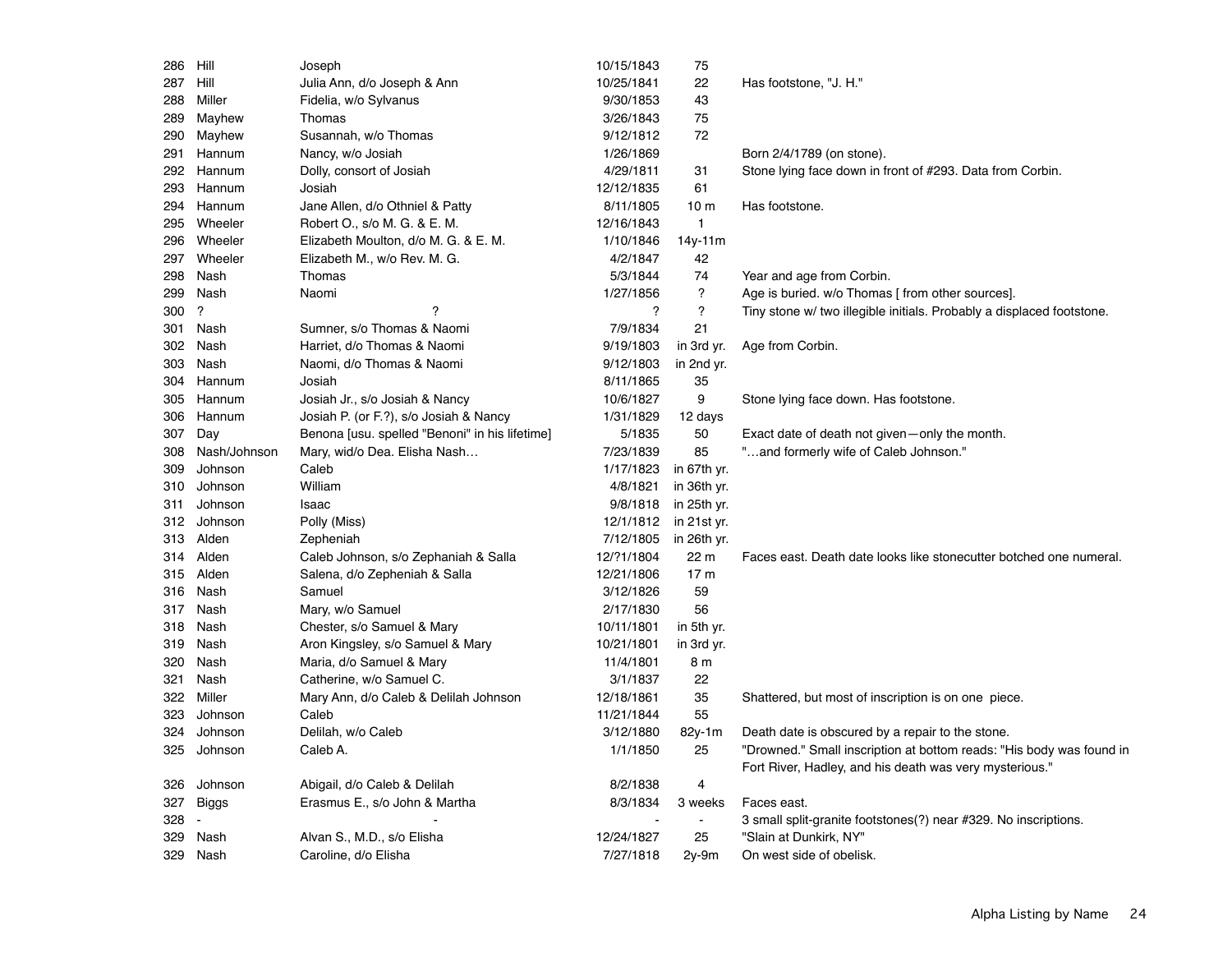| 329 | Nash           | Elisha                            | 5/14/1846  | 68              | On south side of obelisk. There is no inscription on north side.      |
|-----|----------------|-----------------------------------|------------|-----------------|-----------------------------------------------------------------------|
| 329 | Nash           | Elisha, s/o Elisha                | 12/4/1814  | 18 <sub>m</sub> | On west side of obelisk.                                              |
| 329 | Nash           | Experience, w/o Elisha            | 5/23/1858  | 80              | On east side of obelisk.                                              |
| 329 | Nash           | , infant child of Elisha          | 7/8/1801   | 2 days          | On west side of obelisk.                                              |
| 330 | Warner         | Ebenezer                          | 3/4/1833   | 57              |                                                                       |
| 331 | Warner         | Ebenezer                          | 7/9/1840   | 35              |                                                                       |
| 332 | Thomas         | Edwin, s/o Salome and Bradford G. | 9/4/1838   | 9 weeks         | Inscription is below his mother's.                                    |
| 332 | Thomas         | Salome, w/o Bradford G.           | 2/3/1840   | 21              | Shares a stone with her infant son.                                   |
| 333 |                |                                   |            | $\blacksquare$  | 3-foot split granite post lying on its side, flush with the ground.   |
| 334 | Strong         | Maltby                            | 8/4/1833   | 34              |                                                                       |
| 335 | Graves         | Samuel (Dea.)                     | 8/21/1821  | in 66th yr.     |                                                                       |
| 336 | Graves         | Abigail, w/o Samuel               | 4/22/1818  | in 58th yr.     |                                                                       |
| 337 | Graves         | Martha, d/o Dea. Samuel & Abigail | 7/30/1808  | in 24th yr.     |                                                                       |
| 338 | Taylor         | Priscilla, w/o Edmond             | 11/5/1820  | in 71st yr.     |                                                                       |
| 339 | Rogers         | John (Lt.)                        | 8/4/1836   | 75              |                                                                       |
| 340 | Rogers         | Jerusha, w/o Lt. John             | 5/9/1837   | 75              |                                                                       |
| 341 | Jones          | Elizabeth, w/o Alfred Jr.         | 1/9/1836   | 35              |                                                                       |
| 342 | Rogers         | Gershom                           | 4/4/1864   | 68              | "Died at Granville, Ohio." Shares stone with his wife.                |
| 342 | Rogers         | Jerusha, w/o Gershom              | 2/6/1870   | 74              | "Died at Cummington, Mass." Shares stone with her husband.            |
| 343 | <b>Bullard</b> | Oliver, s/o James & Mary          | 12/31/1832 | $\overline{c}$  |                                                                       |
| 344 | <b>Bullard</b> | Elenor, w/o James                 | 2/14/1820  | 33              |                                                                       |
| 345 | Ludden         | Asenath, d/o Benjamin & Hope      | 3/20/1832  | 22              | Also named on the Ludden family monument.                             |
| 346 | Rice           | Cynthia                           | 10/11/1830 | 5               | South side of obelisk.                                                |
| 346 | Rice           | Francis L.                        | 6/15/1830  | $\mathbf{1}$    | South side of obelisk.                                                |
| 346 | Rice           | Francis P.                        | 10/21/1836 | 6 m             | North side of obelisk. Footstone marked "F. P. R." at base of N side. |
| 346 | Rice           | Francis R.                        | 7/1/1829   | 3               | South side of obelisk. Footstone marked "F. R. R." near N side.       |
| 346 | Rice           | Maria, w/o Silas                  | 6/23/1830  | 28?             | East side of obelisk.                                                 |
| 346 | Rice           | Martha S.                         | 10/9/1879  | $35y-5m$        | North side of obelisk.                                                |
| 346 | Rice           | Martha, w/o Silas                 | 8/6/1879   | 74y-9m          | East side of obelisk.                                                 |
| 346 | Rice           | Mary F.                           | 11/12/1869 | 29              | North side of obelisk.                                                |
| 346 | Rice           | Sarah M.                          | 9/27/1861  | 29              | North side of obelisk.                                                |
| 346 | Rice           | Sarah, w/o Silas                  | 1/19/1837  | 29              | East side of obelisk.                                                 |
| 346 | Rice           | Silas                             | 6/19/1866  | 73              | East side of obelisk. There is no inscription on west side.           |
| 346 | Rice           | infant dau.                       | 9/3/1834   |                 | North side of obelisk.                                                |
| 347 | Ludden         | Asenath                           |            | 1832 Born 1810. |                                                                       |
| 347 | Ludden         | Benjamin                          |            | 1839 Born 1758. |                                                                       |
| 347 | Ludden         | Benjamin                          |            | 1834 Born 1786. |                                                                       |
| 347 | Ludden         | Benjamin M.                       |            | 1902 Born 1815. |                                                                       |
| 347 | Ludden         | E. Angeline                       |            | 1841 Born 1827. |                                                                       |
| 347 | Ludden         | Hope                              |            | 1837 Born 1820. |                                                                       |
| 347 | Ludden         | Hope M.                           |            | 1870 Born 1787. |                                                                       |
| 347 | Ludden         | J. Elma                           |            | 1832 Born 1812. |                                                                       |
|     | 347 Ludden     | Parmenas                          |            | 1891 Born 1814. |                                                                       |
| 347 | Ludden         | Rebecca                           |            | 1832 Born 1763. |                                                                       |
|     | 347 Ludden     | Rebecca                           |            | 1839 Born 1825. |                                                                       |
|     | 347 Ludden     | Susan                             |            | 1869 Born 1818. |                                                                       |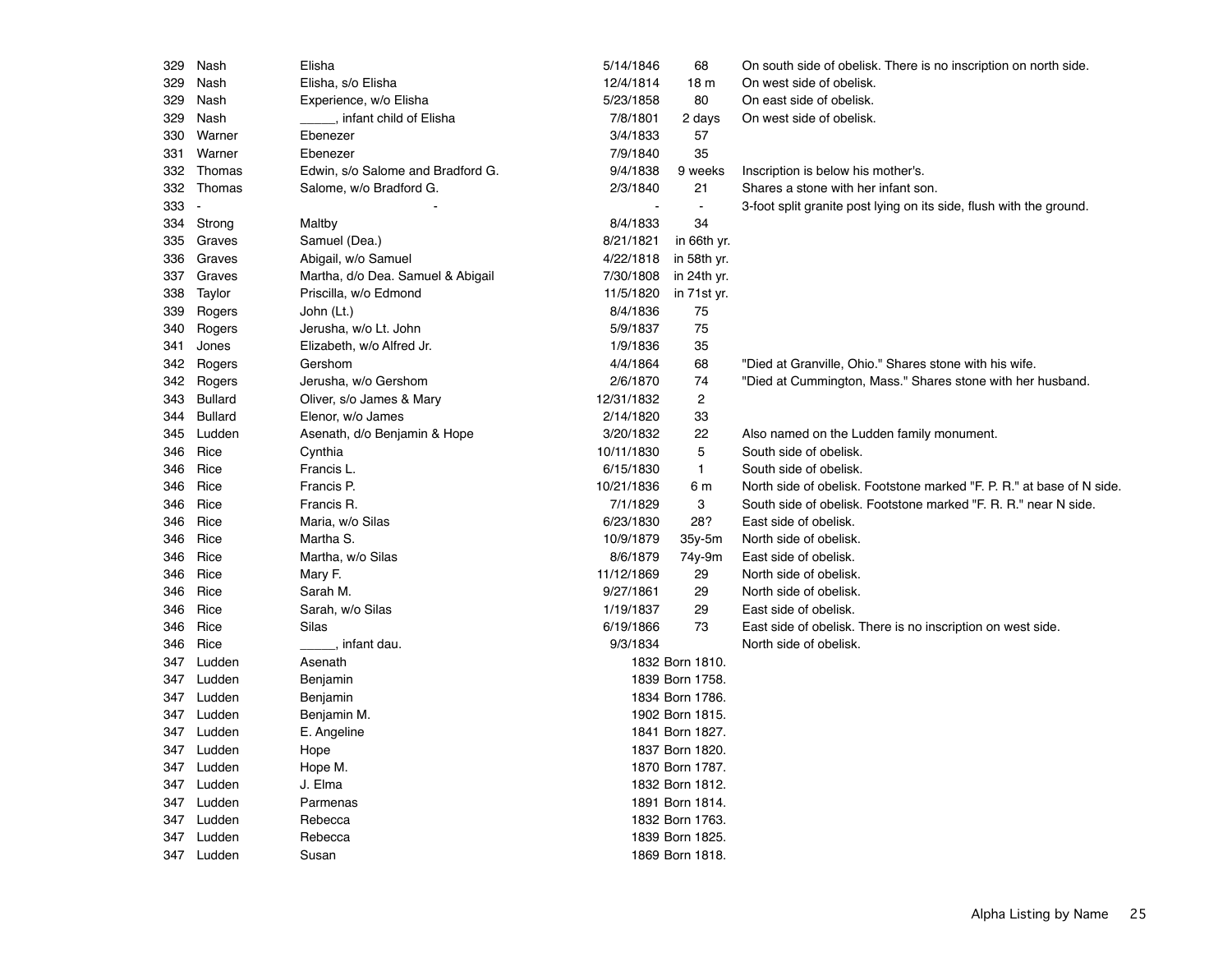| 347      | Ludden       | William                                    |                | 1912 Born 1823.          |                                                                             |
|----------|--------------|--------------------------------------------|----------------|--------------------------|-----------------------------------------------------------------------------|
| 348      | Wait         | Joseph                                     | 12/2/1831      | 80                       |                                                                             |
|          | 349 Rogers   | Adeline, d/o Lt. Gershom & Jerusha         | 1/30/1846      | 24                       |                                                                             |
| 350      | Bardwell     | Patty                                      | 2/28/1804      | in 13th yr.              |                                                                             |
| 351      | Bagley       | Mary, 2nd wife of John                     | 5/8/1835       | 74                       |                                                                             |
| 352      | Bagley       | Mary, consort of John                      | 9/30/1821      | 69                       |                                                                             |
| 353      | Lyon         | Esther, w/o Lemuel                         | 2/17/1811      | in 75th yr.              |                                                                             |
|          | 354 Ludden   | Rebekah, w/o Benjamin                      | 6/15/1832      | 69                       | Also named on Ludden family monument.                                       |
|          | 355 Ludden   | Theodotia, d/o Benjamin & Rebekah          | 11/25/1825     | 27                       |                                                                             |
|          | 356 Ludden   | Joseph F.                                  | 5/12/1836      | 34                       |                                                                             |
| 357      | Ludden       | Emily S. (Wait), w/o Dea. Joseph           | 2/15/1904      |                          | Born 2/29/1808 (on stone).                                                  |
|          | 358 Ludden   | Waldo H., s/o J. F. & E. S.                | 6/2/1833       | 19 <sub>m</sub>          |                                                                             |
|          | 359 Ludden   | Joseph T., s/o J. F. & E. S.               | 2/19/1835      | 7 <sub>m</sub>           |                                                                             |
|          | 360 Ludden   | Ann Luthera, d/o J. F. & E. S.             | 12/3/1914      |                          | Born 10/11/1828 (on stone). Last known burial in cemetery.                  |
| 361      | Hitchcock    | Mary J., d/o Heman & Mary E.               | 1/14/1842      | 7m-7d                    |                                                                             |
| 362 ?    |              | ?                                          | $\overline{?}$ | $\overline{\mathcal{C}}$ | Broken stub with no remaining inscription. Same size/material as #361.      |
|          | 363 Tileston | Cornelius                                  | 2/20/1843      | 87                       | Shares stone with wife.                                                     |
| 363      | Tileston     | Sarah, w/o Cornelius                       | 4/14/1840      | 70                       | Shares stone with husband.                                                  |
| 364      | Pitt         | David                                      | 9/11/1846      | 26                       | East side of obelisk. S. side has no inscription; W. side has a verse.      |
| 364      | Pitt         | Mary E., w/o David                         | 6/26/1842      | 23                       | "and dau. of Rectus and Susanna Richards." North side of obelisk.           |
|          | 365 Abell    | Edson, s/o Versal & Sally                  | 12/26/1843     | 20                       |                                                                             |
|          | 366 Lyon     | Persons                                    | 4/9/1843       | 41                       |                                                                             |
|          | 367 Trumblee | Sophronia H., w/o Patrick                  | 6/17/1844      | 24                       |                                                                             |
| 368      | Dawes?       | Edward H., s/o Orin H. & Flavia            | 9/19/1840      | 5                        |                                                                             |
| 369      | <b>Beals</b> | First of 2 infant sons of Leavitt & Lydia  | 11/17/1842     |                          | Age not given; prob. d. very soon after birth. Shares stone with a brother. |
| 369      | <b>Beals</b> | Second of 2 infant sons of Leavitt & Lydia | 4/15/1845      |                          | Age not given; prob. d. very soon after birth. Shares stone with a brother. |
| 370      | <b>Beals</b> | Lydia, w/o Leavitt                         | 4/16/1846      | 24                       |                                                                             |
| 371      | Hill         | Willard                                    | 9/1/1843       | 41                       |                                                                             |
| 372      | Clapp        | Laura Ann                                  | 8/29/1844      | 22                       |                                                                             |
|          | 373 Clapp    | Smith W.                                   | 1/29/1902      | 76                       |                                                                             |
|          | 374 Taylor   | Minerva, d/o Ariel & Hannah                | 10/2/1828      | 5                        |                                                                             |
|          | 375 Taylor   | Ariel                                      | 3/10/1864      | 83                       | Stone is lying flat. Ariel and Hannah share it.                             |
| 375      | Taylor       | Hannah                                     | 10/17/1828     | 46                       | Stone is lying flat. Ariel and Hannah share it.                             |
| 376      | White        | Clarissa, w/o Addison H.                   | 10/22/1885     | 73                       | "and dau. of Ariel & Hannah Taylor." Stone lying flat, nearly buried.       |
| 377      | White        | Addison H., Esq.                           | 2/2/1873       |                          | Born 8/23/1803 (from stone).                                                |
| 378 Hill |              | Prudence, w/o Sampson                      | 2/11/1810      | 67                       |                                                                             |
| 379      | Sears        | Ellen L., "only child of B. F. Sears"      | 3/24/1844      | 4                        |                                                                             |
| 379      | Sears        | w/o B. F. Sears                            | 8/19/1843      | 24                       |                                                                             |
|          | 380 Por ?    | Charles Bartlett?, s/o Moses & Sarah       | 10/2/1811      | 1y-8m                    | Very hard to read.                                                          |
| 381      | Skiff        | Valentine R., s/o Valentine W. & Grace     | _/15/1841      | 3w-3 d                   | Top of broken stone (381T) has been reset beside its base (381B).           |
| 382      | Lyman        | Octavia, w/o A. E. Lyman                   | 6/24/1843      | 34                       | Obelisk; surfaces largely spalled away.                                     |
| 383      | Lyman        | Ann J., d/o Elihu & Susan                  | 7/30/1846      | 17                       | Sisters share a stone.                                                      |
|          | 383 Lyman    | Martha W., d/o Elihu & Susan               | 11/27/1846     | 20                       | Sisters share a stone.                                                      |
|          | 384 Stanley  | Esther                                     | 8/21/1839      | 20                       | #385 is the top six inches of another stone lying at the foot of this one.  |
| 385 ?    |              | Electa                                     | ?              | $\ddot{?}$               | The one surviving fragment of this stone bears only her first name.         |
|          | 386 Mitchel  | Moses M.                                   | 12/3/1843      | 80                       |                                                                             |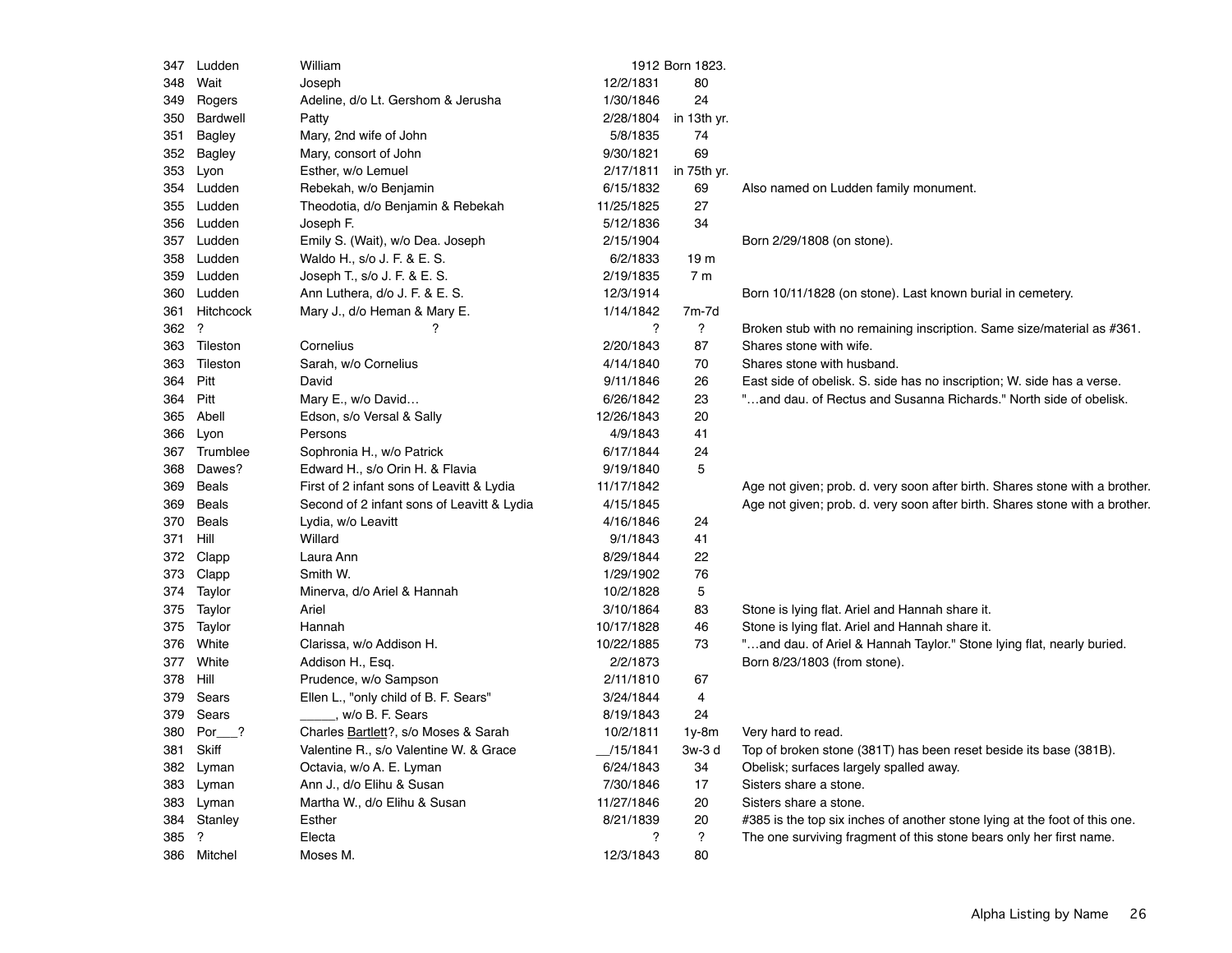| 387 | Walcott      | Willard, s/o Elijah & Polly                 | 10/ /1804  | 9               | Exact death date does not appear on stone.                          |
|-----|--------------|---------------------------------------------|------------|-----------------|---------------------------------------------------------------------|
| 388 | Wolcott      | Willard                                     | 12/5/1838  | 31              |                                                                     |
| 389 | Sherwood     | Henry L., s/o E. & M.                       | 10/10/1845 | 18 <sub>m</sub> | Corbin was able to read what I couldn't. WVRs confirm.              |
| 389 | Sherwood     | Nehemiah, s/o E. & M.                       | 4/2/1846   | 4y-6m           | Corbin was able to read what I couldn't. WVRs confirm.              |
|     | 390 Miller   | Cordelia, d/o Jason & Rebecca               | 7/9/1845   | 20              |                                                                     |
| 391 | Miller       | Rebecca, w/o Jason                          | 2/8/1843   | 48              |                                                                     |
|     | 392 Miller   | Jason                                       | 6/8/1862   | 69              | Age from Corbin, confirmed by WVRs.                                 |
| 393 | Hunt         | Dimmis, w/o Abner                           | 11/29/1856 | 86              |                                                                     |
|     | 394 Hunt     | Abner                                       | 9/12/1847  | in 83rd yr.     | Stone lying flat at edge of woods.                                  |
| 395 | Thayer       | Eli, s/o Lt. Joshua & Anna                  | 5/26/1795  | in 5th yr.      |                                                                     |
| 396 | Thayer       | Sarah, w/o Lt. Joshua                       | 2/16/1786  | in 38th yr.     |                                                                     |
|     | 397 Thayer   | Joshua (Lt.)                                | 4/23/1822  | 79              |                                                                     |
|     | 398 Sherwood | Evelina S., d/o E. & M.                     | 3/11/1852  | $2y-8m$         |                                                                     |
| 399 | Beals        | Mary L., w/o M. H. Beals & d/o Eli Sherwood | 3/17/1853  | 23              | Stone is in two pieces behind that of Mary E. Sherwood.             |
|     | 400 Sherwood | Mary E., w/o Eli                            | 4/3/1857   | 37              | "Only daughter of William Clayfield, of England."                   |
| 401 | Sherwood     | Eli                                         | 9/10/1884  | 84              | "Born in Gloucester, England"                                       |
|     | 402 Phillips | Ellen L., d/o Ebenezer Phillips             | 4/7/1867   | 38              |                                                                     |
| 403 | Phillips     | Euphemia, d/o Ebenezer & Sarah              | 6/14/1841  | 14              |                                                                     |
| 404 | Phillips     | Sarah, w/o Ebenezer                         | 1/13/1841  | 49              |                                                                     |
| 405 | Phillips     | Lydia B., w/o Ebenezer                      | 4/13/1867  | 70              |                                                                     |
| 406 | Phillips     | Ebenezer                                    | 12/23/1871 | 84              | Stone lying flat in two pieces.                                     |
|     | 407 Little   | Hannah, w/o Isaac, Esq.                     | 3/11/1839  | 80              |                                                                     |
| 408 | Little       | Isaac, Esq.                                 | 8/11/1822  | in 65th yr.     |                                                                     |
| 409 | Paine        | Elijah (Doct.)                              | 1/15/1814  | in 90th yr.     |                                                                     |
| 410 | Paine        | Mary, w/o Doct. Elijah                      | 4/20/1804  | in 75th yr.     |                                                                     |
| 411 | Kingsley     | Elizabeth Lucinda, w/o Sereno               | 3/11/1843  | 30              | West side of obelisk in fenced plot. No inscription on E or N side. |
| 411 | Kingsley     | Phebe Elizabeth, d/o S. & E. L.             | 6/26/1842  | 14 <sub>m</sub> | South side of obelisk in fenced plot.                               |
|     | 412 Talbot   | Edward H.                                   | 9/11/1827  | 27              | In fenced plot with #411. Has footstone.                            |
|     | 413 Barron   | Jehial                                      | 4/3/1836   | 36              |                                                                     |
| 414 | Bodman       | Samuel                                      | 6/26/1827  | 91              | Faces east.                                                         |
| 415 | Bodman       | Susannah, w/o Samuel                        | 4/20/1821  | 83              |                                                                     |
|     | 416 Stewart  | Lydia, w/o John                             | 3/5/1805   | in $51$ yr.     |                                                                     |
| 417 | Conner       | Harriet, d/o Thomas & Louisa L.             | 7/3/1839   | 6               |                                                                     |
|     | 418 Ludden   | Elizabeth, w/o Asa                          | 2/23/1780  | in 32nd yr.     | "Also their infant child," of whom nothing else is said.            |
| 419 | Roberson     | Deborah, w/o Jacob                          | 7/25/1777  | 50              | Most ornate stone in cemetery. "Erected by his son Jacob."          |
| 419 | Roberson     | Jacob                                       | 1/17/1794  | 94              | Most ornate stone in cemetery. "Erected by his son Jacob."          |
|     | 420 Hartwell | Phebe, w/o Samuel                           | 9/12/1843  | 39 or 59        |                                                                     |
| 421 | Cary         | Phebe, w/o Joseph                           | 11/2/1822  | 94              |                                                                     |
|     | 422 Cary     | Joseph                                      | 5/30/1803  | 81              |                                                                     |
|     | 423 Warner   | Lucinda R.                                  | 8/4/1844   | 24              |                                                                     |
|     | 424 Warner   | Chancey                                     | 12/28/1835 | 24              |                                                                     |
|     | 425 Warner   | Angeline, d/o Jonathan & Betsey             | 3/6/1845   | 16              | Lying flat.                                                         |
|     | 426 Warner   | Jonathan                                    | 4/29/1833  | 52              |                                                                     |
|     | 427 Warner   | Betsy, w/o Jonathan                         | 8/1/1845   | 60              |                                                                     |
| 428 | Warner       | Lucinda, d/o Jonathan & Betsey              | 11/13/1811 | 22 m            |                                                                     |
|     | 429 Mason    | Davis S., s/o David & Ann                   | 6/6/1840   | $3v-6m$         | Shares stone with his brother.                                      |
|     |              |                                             |            |                 |                                                                     |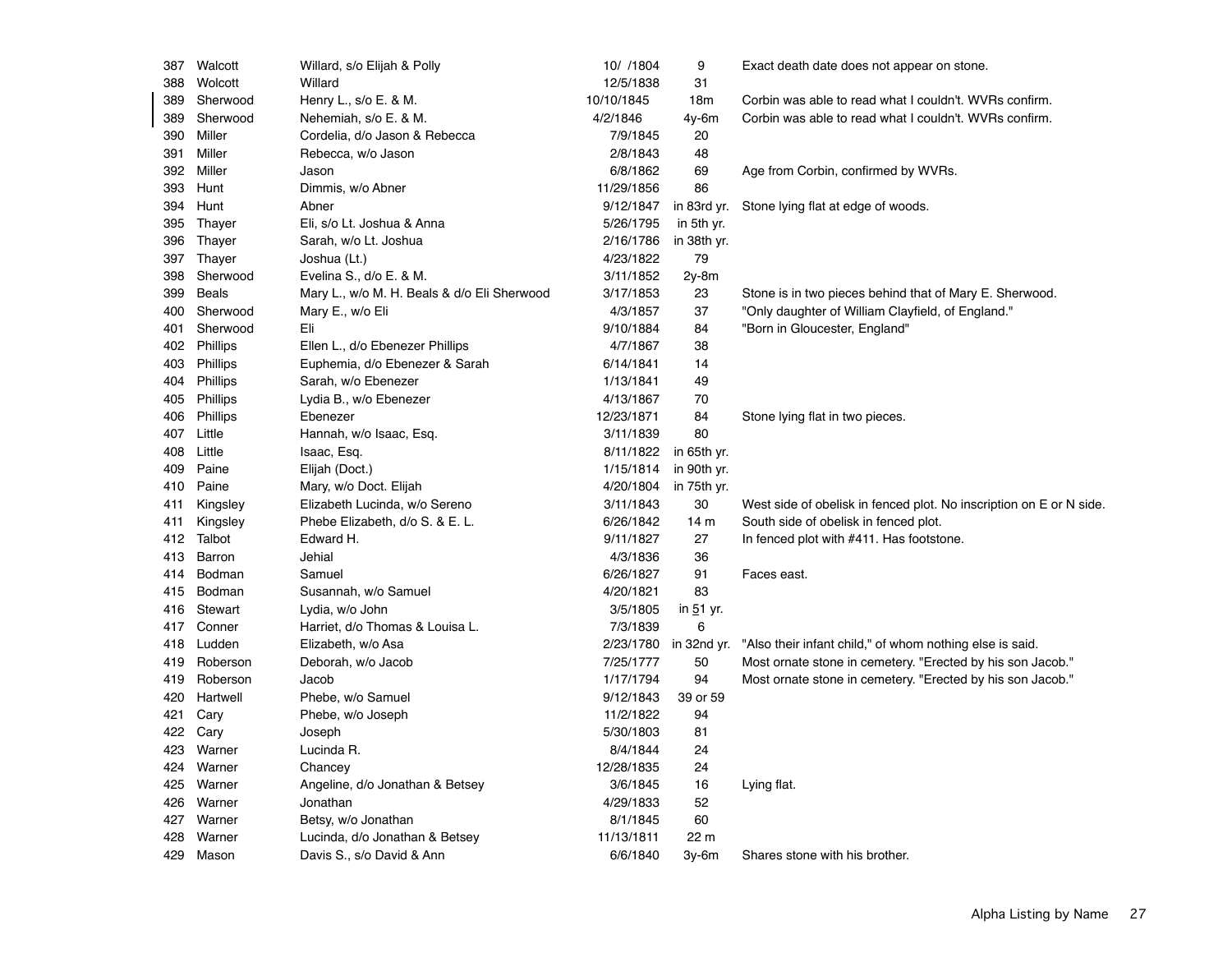| Mason<br>Ann, w/o David<br>3/15/1875<br>Born 11/24/1800 [Corbin].<br>430<br>David S. (Rev.)<br>3/15/1864<br>"Died at North Billerica, Mass."<br>431<br>Mason<br>66<br>70<br>Mason<br>William<br>9/24/1843<br>432<br>Jennet R., d/o Joel & Isabella<br>5/27/1827<br>18 <sub>m</sub><br>433<br>Hayden<br>Hayden<br>Fredrick L., s/o Joel & Isabella<br>5/18/1830<br>4 m<br>434<br>Hayden<br>7/16/1833<br>5 m<br>435<br>Isabella, d/o Joel & Isabella<br>Hayden<br>Isabella, d/o Josiah & Ann<br>3/3/1833<br>$\mathbf{1}$<br>436<br>Meekins<br>7/24/1798<br>At bottom of stone: "Here lies the mother with three children at her<br>437<br>Hannah, w/o Thomas<br>in 51st yr.<br>feet." There is no other sign of the children.<br>87<br>Meekins<br>Ruth, w/o Thomas<br>1/10/1829<br>438<br><b>Meekins</b><br>Thomas<br>3/14/1832<br>85<br>439<br>Broken; propped up against front of #440.<br>68<br>Meekins<br>Sarah, w/o Joseph<br>10/21/1840<br>440<br>Meekins<br>Sarah E., d/o Stoddard & Lorintha<br>1/17/1843<br>$3y-5m$<br>441<br><b>Bryant</b><br>Payson H., s/o Sereno & Sarah A.<br>4/20/1843<br>$2y-7m$<br>442<br>Holbrook<br>6/13/1840<br>33<br>Corner containing part of name and date is broken off.<br>443<br>Joseph<br>?<br><b>Butler</b><br>An, w/o Rev. Amos<br>1778<br>Completely illegible now. Data from Corbin transcription.<br>444<br>Williamsburg's first settled minister, 1773-77.<br><b>Butler</b><br>Amos (Rev.)<br>10/13/1777<br>445<br>in 30th yr.<br>Ives<br>Charles N., s/o Thomas H. and Kaziah<br>8/11/1844<br>13<br>Names legible only by making a rubbing.<br>446<br>28<br>Kaziah, w/o Thomas H.<br>9/10/1837<br>447<br>Ives<br>6<br>Amanda, d/o Wm. & Mehetabel<br>1/14/1837<br>448<br>Lewis<br>Ellen F. (or P.?), d/o Lewis L. & _riet(?) F.<br>8/10/1844<br>Start of mother's name is chipped and eroded.<br>449<br>Parsons<br>3 or 8 m<br>Nash<br>Thomas<br>3/12/1773<br>in 81 yr.<br>Data from Corbin.<br>450<br>Nash<br>4/10/1778<br>451<br>Martha, w/o Thomas<br>in 79 yr.<br>Nash<br>1773<br>b. 1736<br>John "organized the town" in 1771. He is buried in Hatfield.<br>452<br>John (recent monument)<br>Martha Graves, w/o John<br>1794<br>b. 1736<br>452<br>Nash<br><b>Burdick</b><br>George C., s/o Alonzo & Lucy A.<br>2/25/1846<br>3<br>453<br>9/15/1827<br>83<br>454<br>Nash<br>Elisha (Deacon)<br>Naomi, 2nd consort of Dea. Elisha<br>Nash<br>10/19/1811<br>68<br>455<br>77<br>Nash<br>Sarah, [3rd] consort of Dea. Elisha<br>1/17/1827<br>456<br>39<br>Nash<br>Elizabeth, [1st] wife of Elisha<br>4/27/1782<br>457<br>Nash<br>Martha<br>5/10/1790<br>in 49th yr.<br>Possibly a sister to John (1736-73)?<br>458<br>Nash<br>Martha, relict of John (see #452)<br>12/14/1794<br>in 56th yr.<br>459<br><b>Bradford</b><br>Samuel (Doc.)<br>8/1/1813<br>in 74th yr.<br>460<br><b>Bradford</b><br>Lydia, w/o Doc. Samuel<br>11/21/1825<br>84<br>461<br>13<br>Miller<br>Mary Eliza, d/o John & Electa<br>9/18/1846<br>462<br>Root<br>s/o John A. & Arrietta Root<br>4/15/1847 2m-14days Broken off and lying flat.<br>463<br>Root<br>, d/o John A. & Arrietta Root<br>9/18/1845?<br>16 <sub>m</sub><br>464<br>Adriance<br>Willie, s/o George H. & Lovina<br>10/20/1856<br>8 days<br>Lying flat, largely illegible. Data from Corbin.<br>465<br>Sample<br>Rosina K., d/o Wm.? & Mary E.<br>9/21/1847<br>Age might be 3y-10m.<br>$5y-10m$<br>466<br>Clark<br>9/5/1882<br>91<br>Not ID'd in any other way. Buried with the Moses Nash family.<br>467<br>Sarah ("Aunt Sarah")<br>12/13/1790<br>8 days<br>Also named on family obelisk; this is his gravestone.<br>468<br>Nash<br>Asa, s/o Moses & Sarah<br>Nash<br>Sally, d/o Moses & Sarah<br>10/20/1803<br>in 8th yr.<br>Also named on family obelisk; this is her gravestone.<br>469<br>10/3/1803<br>Nash<br>Moses, s/o Moses & Sarah<br>5 weeks<br>Also named on family obelisk; this is his gravestone.<br>470<br>$?$ /?/1803<br>5<br>Nash<br>Juliana, d/o Moses & Sarah<br>Also named on family obelisk; this is her gravestone.<br>471<br>472 Nash | 429 | Mason | George P., s/o David & Ann | 7/3/1829   | 2 weeks | Shares stone with his brother.            |
|---------------------------------------------------------------------------------------------------------------------------------------------------------------------------------------------------------------------------------------------------------------------------------------------------------------------------------------------------------------------------------------------------------------------------------------------------------------------------------------------------------------------------------------------------------------------------------------------------------------------------------------------------------------------------------------------------------------------------------------------------------------------------------------------------------------------------------------------------------------------------------------------------------------------------------------------------------------------------------------------------------------------------------------------------------------------------------------------------------------------------------------------------------------------------------------------------------------------------------------------------------------------------------------------------------------------------------------------------------------------------------------------------------------------------------------------------------------------------------------------------------------------------------------------------------------------------------------------------------------------------------------------------------------------------------------------------------------------------------------------------------------------------------------------------------------------------------------------------------------------------------------------------------------------------------------------------------------------------------------------------------------------------------------------------------------------------------------------------------------------------------------------------------------------------------------------------------------------------------------------------------------------------------------------------------------------------------------------------------------------------------------------------------------------------------------------------------------------------------------------------------------------------------------------------------------------------------------------------------------------------------------------------------------------------------------------------------------------------------------------------------------------------------------------------------------------------------------------------------------------------------------------------------------------------------------------------------------------------------------------------------------------------------------------------------------------------------------------------------------------------------------------------------------------------------------------------------------------------------------------------------------------------------------------------------------------------------------------------------------------------------------------------------------------------------------------------------------------------------------------------------------------------------------------------------------------------------------------------------------------------------------------------------------------------------------------------------------------------------------------------------------------------------------------------------------------------------------------------------------------------------------------------------------------------------------------------------------------------------------------------------------------------------------------------|-----|-------|----------------------------|------------|---------|-------------------------------------------|
|                                                                                                                                                                                                                                                                                                                                                                                                                                                                                                                                                                                                                                                                                                                                                                                                                                                                                                                                                                                                                                                                                                                                                                                                                                                                                                                                                                                                                                                                                                                                                                                                                                                                                                                                                                                                                                                                                                                                                                                                                                                                                                                                                                                                                                                                                                                                                                                                                                                                                                                                                                                                                                                                                                                                                                                                                                                                                                                                                                                                                                                                                                                                                                                                                                                                                                                                                                                                                                                                                                                                                                                                                                                                                                                                                                                                                                                                                                                                                                                                                                                   |     |       |                            |            |         |                                           |
|                                                                                                                                                                                                                                                                                                                                                                                                                                                                                                                                                                                                                                                                                                                                                                                                                                                                                                                                                                                                                                                                                                                                                                                                                                                                                                                                                                                                                                                                                                                                                                                                                                                                                                                                                                                                                                                                                                                                                                                                                                                                                                                                                                                                                                                                                                                                                                                                                                                                                                                                                                                                                                                                                                                                                                                                                                                                                                                                                                                                                                                                                                                                                                                                                                                                                                                                                                                                                                                                                                                                                                                                                                                                                                                                                                                                                                                                                                                                                                                                                                                   |     |       |                            |            |         |                                           |
|                                                                                                                                                                                                                                                                                                                                                                                                                                                                                                                                                                                                                                                                                                                                                                                                                                                                                                                                                                                                                                                                                                                                                                                                                                                                                                                                                                                                                                                                                                                                                                                                                                                                                                                                                                                                                                                                                                                                                                                                                                                                                                                                                                                                                                                                                                                                                                                                                                                                                                                                                                                                                                                                                                                                                                                                                                                                                                                                                                                                                                                                                                                                                                                                                                                                                                                                                                                                                                                                                                                                                                                                                                                                                                                                                                                                                                                                                                                                                                                                                                                   |     |       |                            |            |         |                                           |
|                                                                                                                                                                                                                                                                                                                                                                                                                                                                                                                                                                                                                                                                                                                                                                                                                                                                                                                                                                                                                                                                                                                                                                                                                                                                                                                                                                                                                                                                                                                                                                                                                                                                                                                                                                                                                                                                                                                                                                                                                                                                                                                                                                                                                                                                                                                                                                                                                                                                                                                                                                                                                                                                                                                                                                                                                                                                                                                                                                                                                                                                                                                                                                                                                                                                                                                                                                                                                                                                                                                                                                                                                                                                                                                                                                                                                                                                                                                                                                                                                                                   |     |       |                            |            |         |                                           |
|                                                                                                                                                                                                                                                                                                                                                                                                                                                                                                                                                                                                                                                                                                                                                                                                                                                                                                                                                                                                                                                                                                                                                                                                                                                                                                                                                                                                                                                                                                                                                                                                                                                                                                                                                                                                                                                                                                                                                                                                                                                                                                                                                                                                                                                                                                                                                                                                                                                                                                                                                                                                                                                                                                                                                                                                                                                                                                                                                                                                                                                                                                                                                                                                                                                                                                                                                                                                                                                                                                                                                                                                                                                                                                                                                                                                                                                                                                                                                                                                                                                   |     |       |                            |            |         |                                           |
|                                                                                                                                                                                                                                                                                                                                                                                                                                                                                                                                                                                                                                                                                                                                                                                                                                                                                                                                                                                                                                                                                                                                                                                                                                                                                                                                                                                                                                                                                                                                                                                                                                                                                                                                                                                                                                                                                                                                                                                                                                                                                                                                                                                                                                                                                                                                                                                                                                                                                                                                                                                                                                                                                                                                                                                                                                                                                                                                                                                                                                                                                                                                                                                                                                                                                                                                                                                                                                                                                                                                                                                                                                                                                                                                                                                                                                                                                                                                                                                                                                                   |     |       |                            |            |         |                                           |
|                                                                                                                                                                                                                                                                                                                                                                                                                                                                                                                                                                                                                                                                                                                                                                                                                                                                                                                                                                                                                                                                                                                                                                                                                                                                                                                                                                                                                                                                                                                                                                                                                                                                                                                                                                                                                                                                                                                                                                                                                                                                                                                                                                                                                                                                                                                                                                                                                                                                                                                                                                                                                                                                                                                                                                                                                                                                                                                                                                                                                                                                                                                                                                                                                                                                                                                                                                                                                                                                                                                                                                                                                                                                                                                                                                                                                                                                                                                                                                                                                                                   |     |       |                            |            |         |                                           |
|                                                                                                                                                                                                                                                                                                                                                                                                                                                                                                                                                                                                                                                                                                                                                                                                                                                                                                                                                                                                                                                                                                                                                                                                                                                                                                                                                                                                                                                                                                                                                                                                                                                                                                                                                                                                                                                                                                                                                                                                                                                                                                                                                                                                                                                                                                                                                                                                                                                                                                                                                                                                                                                                                                                                                                                                                                                                                                                                                                                                                                                                                                                                                                                                                                                                                                                                                                                                                                                                                                                                                                                                                                                                                                                                                                                                                                                                                                                                                                                                                                                   |     |       |                            |            |         |                                           |
|                                                                                                                                                                                                                                                                                                                                                                                                                                                                                                                                                                                                                                                                                                                                                                                                                                                                                                                                                                                                                                                                                                                                                                                                                                                                                                                                                                                                                                                                                                                                                                                                                                                                                                                                                                                                                                                                                                                                                                                                                                                                                                                                                                                                                                                                                                                                                                                                                                                                                                                                                                                                                                                                                                                                                                                                                                                                                                                                                                                                                                                                                                                                                                                                                                                                                                                                                                                                                                                                                                                                                                                                                                                                                                                                                                                                                                                                                                                                                                                                                                                   |     |       |                            |            |         |                                           |
|                                                                                                                                                                                                                                                                                                                                                                                                                                                                                                                                                                                                                                                                                                                                                                                                                                                                                                                                                                                                                                                                                                                                                                                                                                                                                                                                                                                                                                                                                                                                                                                                                                                                                                                                                                                                                                                                                                                                                                                                                                                                                                                                                                                                                                                                                                                                                                                                                                                                                                                                                                                                                                                                                                                                                                                                                                                                                                                                                                                                                                                                                                                                                                                                                                                                                                                                                                                                                                                                                                                                                                                                                                                                                                                                                                                                                                                                                                                                                                                                                                                   |     |       |                            |            |         |                                           |
|                                                                                                                                                                                                                                                                                                                                                                                                                                                                                                                                                                                                                                                                                                                                                                                                                                                                                                                                                                                                                                                                                                                                                                                                                                                                                                                                                                                                                                                                                                                                                                                                                                                                                                                                                                                                                                                                                                                                                                                                                                                                                                                                                                                                                                                                                                                                                                                                                                                                                                                                                                                                                                                                                                                                                                                                                                                                                                                                                                                                                                                                                                                                                                                                                                                                                                                                                                                                                                                                                                                                                                                                                                                                                                                                                                                                                                                                                                                                                                                                                                                   |     |       |                            |            |         |                                           |
|                                                                                                                                                                                                                                                                                                                                                                                                                                                                                                                                                                                                                                                                                                                                                                                                                                                                                                                                                                                                                                                                                                                                                                                                                                                                                                                                                                                                                                                                                                                                                                                                                                                                                                                                                                                                                                                                                                                                                                                                                                                                                                                                                                                                                                                                                                                                                                                                                                                                                                                                                                                                                                                                                                                                                                                                                                                                                                                                                                                                                                                                                                                                                                                                                                                                                                                                                                                                                                                                                                                                                                                                                                                                                                                                                                                                                                                                                                                                                                                                                                                   |     |       |                            |            |         |                                           |
|                                                                                                                                                                                                                                                                                                                                                                                                                                                                                                                                                                                                                                                                                                                                                                                                                                                                                                                                                                                                                                                                                                                                                                                                                                                                                                                                                                                                                                                                                                                                                                                                                                                                                                                                                                                                                                                                                                                                                                                                                                                                                                                                                                                                                                                                                                                                                                                                                                                                                                                                                                                                                                                                                                                                                                                                                                                                                                                                                                                                                                                                                                                                                                                                                                                                                                                                                                                                                                                                                                                                                                                                                                                                                                                                                                                                                                                                                                                                                                                                                                                   |     |       |                            |            |         |                                           |
|                                                                                                                                                                                                                                                                                                                                                                                                                                                                                                                                                                                                                                                                                                                                                                                                                                                                                                                                                                                                                                                                                                                                                                                                                                                                                                                                                                                                                                                                                                                                                                                                                                                                                                                                                                                                                                                                                                                                                                                                                                                                                                                                                                                                                                                                                                                                                                                                                                                                                                                                                                                                                                                                                                                                                                                                                                                                                                                                                                                                                                                                                                                                                                                                                                                                                                                                                                                                                                                                                                                                                                                                                                                                                                                                                                                                                                                                                                                                                                                                                                                   |     |       |                            |            |         |                                           |
|                                                                                                                                                                                                                                                                                                                                                                                                                                                                                                                                                                                                                                                                                                                                                                                                                                                                                                                                                                                                                                                                                                                                                                                                                                                                                                                                                                                                                                                                                                                                                                                                                                                                                                                                                                                                                                                                                                                                                                                                                                                                                                                                                                                                                                                                                                                                                                                                                                                                                                                                                                                                                                                                                                                                                                                                                                                                                                                                                                                                                                                                                                                                                                                                                                                                                                                                                                                                                                                                                                                                                                                                                                                                                                                                                                                                                                                                                                                                                                                                                                                   |     |       |                            |            |         |                                           |
|                                                                                                                                                                                                                                                                                                                                                                                                                                                                                                                                                                                                                                                                                                                                                                                                                                                                                                                                                                                                                                                                                                                                                                                                                                                                                                                                                                                                                                                                                                                                                                                                                                                                                                                                                                                                                                                                                                                                                                                                                                                                                                                                                                                                                                                                                                                                                                                                                                                                                                                                                                                                                                                                                                                                                                                                                                                                                                                                                                                                                                                                                                                                                                                                                                                                                                                                                                                                                                                                                                                                                                                                                                                                                                                                                                                                                                                                                                                                                                                                                                                   |     |       |                            |            |         |                                           |
|                                                                                                                                                                                                                                                                                                                                                                                                                                                                                                                                                                                                                                                                                                                                                                                                                                                                                                                                                                                                                                                                                                                                                                                                                                                                                                                                                                                                                                                                                                                                                                                                                                                                                                                                                                                                                                                                                                                                                                                                                                                                                                                                                                                                                                                                                                                                                                                                                                                                                                                                                                                                                                                                                                                                                                                                                                                                                                                                                                                                                                                                                                                                                                                                                                                                                                                                                                                                                                                                                                                                                                                                                                                                                                                                                                                                                                                                                                                                                                                                                                                   |     |       |                            |            |         |                                           |
|                                                                                                                                                                                                                                                                                                                                                                                                                                                                                                                                                                                                                                                                                                                                                                                                                                                                                                                                                                                                                                                                                                                                                                                                                                                                                                                                                                                                                                                                                                                                                                                                                                                                                                                                                                                                                                                                                                                                                                                                                                                                                                                                                                                                                                                                                                                                                                                                                                                                                                                                                                                                                                                                                                                                                                                                                                                                                                                                                                                                                                                                                                                                                                                                                                                                                                                                                                                                                                                                                                                                                                                                                                                                                                                                                                                                                                                                                                                                                                                                                                                   |     |       |                            |            |         |                                           |
|                                                                                                                                                                                                                                                                                                                                                                                                                                                                                                                                                                                                                                                                                                                                                                                                                                                                                                                                                                                                                                                                                                                                                                                                                                                                                                                                                                                                                                                                                                                                                                                                                                                                                                                                                                                                                                                                                                                                                                                                                                                                                                                                                                                                                                                                                                                                                                                                                                                                                                                                                                                                                                                                                                                                                                                                                                                                                                                                                                                                                                                                                                                                                                                                                                                                                                                                                                                                                                                                                                                                                                                                                                                                                                                                                                                                                                                                                                                                                                                                                                                   |     |       |                            |            |         |                                           |
|                                                                                                                                                                                                                                                                                                                                                                                                                                                                                                                                                                                                                                                                                                                                                                                                                                                                                                                                                                                                                                                                                                                                                                                                                                                                                                                                                                                                                                                                                                                                                                                                                                                                                                                                                                                                                                                                                                                                                                                                                                                                                                                                                                                                                                                                                                                                                                                                                                                                                                                                                                                                                                                                                                                                                                                                                                                                                                                                                                                                                                                                                                                                                                                                                                                                                                                                                                                                                                                                                                                                                                                                                                                                                                                                                                                                                                                                                                                                                                                                                                                   |     |       |                            |            |         |                                           |
|                                                                                                                                                                                                                                                                                                                                                                                                                                                                                                                                                                                                                                                                                                                                                                                                                                                                                                                                                                                                                                                                                                                                                                                                                                                                                                                                                                                                                                                                                                                                                                                                                                                                                                                                                                                                                                                                                                                                                                                                                                                                                                                                                                                                                                                                                                                                                                                                                                                                                                                                                                                                                                                                                                                                                                                                                                                                                                                                                                                                                                                                                                                                                                                                                                                                                                                                                                                                                                                                                                                                                                                                                                                                                                                                                                                                                                                                                                                                                                                                                                                   |     |       |                            |            |         |                                           |
|                                                                                                                                                                                                                                                                                                                                                                                                                                                                                                                                                                                                                                                                                                                                                                                                                                                                                                                                                                                                                                                                                                                                                                                                                                                                                                                                                                                                                                                                                                                                                                                                                                                                                                                                                                                                                                                                                                                                                                                                                                                                                                                                                                                                                                                                                                                                                                                                                                                                                                                                                                                                                                                                                                                                                                                                                                                                                                                                                                                                                                                                                                                                                                                                                                                                                                                                                                                                                                                                                                                                                                                                                                                                                                                                                                                                                                                                                                                                                                                                                                                   |     |       |                            |            |         |                                           |
|                                                                                                                                                                                                                                                                                                                                                                                                                                                                                                                                                                                                                                                                                                                                                                                                                                                                                                                                                                                                                                                                                                                                                                                                                                                                                                                                                                                                                                                                                                                                                                                                                                                                                                                                                                                                                                                                                                                                                                                                                                                                                                                                                                                                                                                                                                                                                                                                                                                                                                                                                                                                                                                                                                                                                                                                                                                                                                                                                                                                                                                                                                                                                                                                                                                                                                                                                                                                                                                                                                                                                                                                                                                                                                                                                                                                                                                                                                                                                                                                                                                   |     |       |                            |            |         |                                           |
|                                                                                                                                                                                                                                                                                                                                                                                                                                                                                                                                                                                                                                                                                                                                                                                                                                                                                                                                                                                                                                                                                                                                                                                                                                                                                                                                                                                                                                                                                                                                                                                                                                                                                                                                                                                                                                                                                                                                                                                                                                                                                                                                                                                                                                                                                                                                                                                                                                                                                                                                                                                                                                                                                                                                                                                                                                                                                                                                                                                                                                                                                                                                                                                                                                                                                                                                                                                                                                                                                                                                                                                                                                                                                                                                                                                                                                                                                                                                                                                                                                                   |     |       |                            |            |         |                                           |
|                                                                                                                                                                                                                                                                                                                                                                                                                                                                                                                                                                                                                                                                                                                                                                                                                                                                                                                                                                                                                                                                                                                                                                                                                                                                                                                                                                                                                                                                                                                                                                                                                                                                                                                                                                                                                                                                                                                                                                                                                                                                                                                                                                                                                                                                                                                                                                                                                                                                                                                                                                                                                                                                                                                                                                                                                                                                                                                                                                                                                                                                                                                                                                                                                                                                                                                                                                                                                                                                                                                                                                                                                                                                                                                                                                                                                                                                                                                                                                                                                                                   |     |       |                            |            |         |                                           |
|                                                                                                                                                                                                                                                                                                                                                                                                                                                                                                                                                                                                                                                                                                                                                                                                                                                                                                                                                                                                                                                                                                                                                                                                                                                                                                                                                                                                                                                                                                                                                                                                                                                                                                                                                                                                                                                                                                                                                                                                                                                                                                                                                                                                                                                                                                                                                                                                                                                                                                                                                                                                                                                                                                                                                                                                                                                                                                                                                                                                                                                                                                                                                                                                                                                                                                                                                                                                                                                                                                                                                                                                                                                                                                                                                                                                                                                                                                                                                                                                                                                   |     |       |                            |            |         |                                           |
|                                                                                                                                                                                                                                                                                                                                                                                                                                                                                                                                                                                                                                                                                                                                                                                                                                                                                                                                                                                                                                                                                                                                                                                                                                                                                                                                                                                                                                                                                                                                                                                                                                                                                                                                                                                                                                                                                                                                                                                                                                                                                                                                                                                                                                                                                                                                                                                                                                                                                                                                                                                                                                                                                                                                                                                                                                                                                                                                                                                                                                                                                                                                                                                                                                                                                                                                                                                                                                                                                                                                                                                                                                                                                                                                                                                                                                                                                                                                                                                                                                                   |     |       |                            |            |         |                                           |
|                                                                                                                                                                                                                                                                                                                                                                                                                                                                                                                                                                                                                                                                                                                                                                                                                                                                                                                                                                                                                                                                                                                                                                                                                                                                                                                                                                                                                                                                                                                                                                                                                                                                                                                                                                                                                                                                                                                                                                                                                                                                                                                                                                                                                                                                                                                                                                                                                                                                                                                                                                                                                                                                                                                                                                                                                                                                                                                                                                                                                                                                                                                                                                                                                                                                                                                                                                                                                                                                                                                                                                                                                                                                                                                                                                                                                                                                                                                                                                                                                                                   |     |       |                            |            |         |                                           |
|                                                                                                                                                                                                                                                                                                                                                                                                                                                                                                                                                                                                                                                                                                                                                                                                                                                                                                                                                                                                                                                                                                                                                                                                                                                                                                                                                                                                                                                                                                                                                                                                                                                                                                                                                                                                                                                                                                                                                                                                                                                                                                                                                                                                                                                                                                                                                                                                                                                                                                                                                                                                                                                                                                                                                                                                                                                                                                                                                                                                                                                                                                                                                                                                                                                                                                                                                                                                                                                                                                                                                                                                                                                                                                                                                                                                                                                                                                                                                                                                                                                   |     |       |                            |            |         |                                           |
|                                                                                                                                                                                                                                                                                                                                                                                                                                                                                                                                                                                                                                                                                                                                                                                                                                                                                                                                                                                                                                                                                                                                                                                                                                                                                                                                                                                                                                                                                                                                                                                                                                                                                                                                                                                                                                                                                                                                                                                                                                                                                                                                                                                                                                                                                                                                                                                                                                                                                                                                                                                                                                                                                                                                                                                                                                                                                                                                                                                                                                                                                                                                                                                                                                                                                                                                                                                                                                                                                                                                                                                                                                                                                                                                                                                                                                                                                                                                                                                                                                                   |     |       |                            |            |         |                                           |
|                                                                                                                                                                                                                                                                                                                                                                                                                                                                                                                                                                                                                                                                                                                                                                                                                                                                                                                                                                                                                                                                                                                                                                                                                                                                                                                                                                                                                                                                                                                                                                                                                                                                                                                                                                                                                                                                                                                                                                                                                                                                                                                                                                                                                                                                                                                                                                                                                                                                                                                                                                                                                                                                                                                                                                                                                                                                                                                                                                                                                                                                                                                                                                                                                                                                                                                                                                                                                                                                                                                                                                                                                                                                                                                                                                                                                                                                                                                                                                                                                                                   |     |       |                            |            |         |                                           |
|                                                                                                                                                                                                                                                                                                                                                                                                                                                                                                                                                                                                                                                                                                                                                                                                                                                                                                                                                                                                                                                                                                                                                                                                                                                                                                                                                                                                                                                                                                                                                                                                                                                                                                                                                                                                                                                                                                                                                                                                                                                                                                                                                                                                                                                                                                                                                                                                                                                                                                                                                                                                                                                                                                                                                                                                                                                                                                                                                                                                                                                                                                                                                                                                                                                                                                                                                                                                                                                                                                                                                                                                                                                                                                                                                                                                                                                                                                                                                                                                                                                   |     |       |                            |            |         |                                           |
|                                                                                                                                                                                                                                                                                                                                                                                                                                                                                                                                                                                                                                                                                                                                                                                                                                                                                                                                                                                                                                                                                                                                                                                                                                                                                                                                                                                                                                                                                                                                                                                                                                                                                                                                                                                                                                                                                                                                                                                                                                                                                                                                                                                                                                                                                                                                                                                                                                                                                                                                                                                                                                                                                                                                                                                                                                                                                                                                                                                                                                                                                                                                                                                                                                                                                                                                                                                                                                                                                                                                                                                                                                                                                                                                                                                                                                                                                                                                                                                                                                                   |     |       |                            |            |         |                                           |
|                                                                                                                                                                                                                                                                                                                                                                                                                                                                                                                                                                                                                                                                                                                                                                                                                                                                                                                                                                                                                                                                                                                                                                                                                                                                                                                                                                                                                                                                                                                                                                                                                                                                                                                                                                                                                                                                                                                                                                                                                                                                                                                                                                                                                                                                                                                                                                                                                                                                                                                                                                                                                                                                                                                                                                                                                                                                                                                                                                                                                                                                                                                                                                                                                                                                                                                                                                                                                                                                                                                                                                                                                                                                                                                                                                                                                                                                                                                                                                                                                                                   |     |       |                            |            |         |                                           |
|                                                                                                                                                                                                                                                                                                                                                                                                                                                                                                                                                                                                                                                                                                                                                                                                                                                                                                                                                                                                                                                                                                                                                                                                                                                                                                                                                                                                                                                                                                                                                                                                                                                                                                                                                                                                                                                                                                                                                                                                                                                                                                                                                                                                                                                                                                                                                                                                                                                                                                                                                                                                                                                                                                                                                                                                                                                                                                                                                                                                                                                                                                                                                                                                                                                                                                                                                                                                                                                                                                                                                                                                                                                                                                                                                                                                                                                                                                                                                                                                                                                   |     |       |                            |            |         |                                           |
|                                                                                                                                                                                                                                                                                                                                                                                                                                                                                                                                                                                                                                                                                                                                                                                                                                                                                                                                                                                                                                                                                                                                                                                                                                                                                                                                                                                                                                                                                                                                                                                                                                                                                                                                                                                                                                                                                                                                                                                                                                                                                                                                                                                                                                                                                                                                                                                                                                                                                                                                                                                                                                                                                                                                                                                                                                                                                                                                                                                                                                                                                                                                                                                                                                                                                                                                                                                                                                                                                                                                                                                                                                                                                                                                                                                                                                                                                                                                                                                                                                                   |     |       |                            |            |         |                                           |
|                                                                                                                                                                                                                                                                                                                                                                                                                                                                                                                                                                                                                                                                                                                                                                                                                                                                                                                                                                                                                                                                                                                                                                                                                                                                                                                                                                                                                                                                                                                                                                                                                                                                                                                                                                                                                                                                                                                                                                                                                                                                                                                                                                                                                                                                                                                                                                                                                                                                                                                                                                                                                                                                                                                                                                                                                                                                                                                                                                                                                                                                                                                                                                                                                                                                                                                                                                                                                                                                                                                                                                                                                                                                                                                                                                                                                                                                                                                                                                                                                                                   |     |       |                            |            |         |                                           |
|                                                                                                                                                                                                                                                                                                                                                                                                                                                                                                                                                                                                                                                                                                                                                                                                                                                                                                                                                                                                                                                                                                                                                                                                                                                                                                                                                                                                                                                                                                                                                                                                                                                                                                                                                                                                                                                                                                                                                                                                                                                                                                                                                                                                                                                                                                                                                                                                                                                                                                                                                                                                                                                                                                                                                                                                                                                                                                                                                                                                                                                                                                                                                                                                                                                                                                                                                                                                                                                                                                                                                                                                                                                                                                                                                                                                                                                                                                                                                                                                                                                   |     |       |                            |            |         |                                           |
|                                                                                                                                                                                                                                                                                                                                                                                                                                                                                                                                                                                                                                                                                                                                                                                                                                                                                                                                                                                                                                                                                                                                                                                                                                                                                                                                                                                                                                                                                                                                                                                                                                                                                                                                                                                                                                                                                                                                                                                                                                                                                                                                                                                                                                                                                                                                                                                                                                                                                                                                                                                                                                                                                                                                                                                                                                                                                                                                                                                                                                                                                                                                                                                                                                                                                                                                                                                                                                                                                                                                                                                                                                                                                                                                                                                                                                                                                                                                                                                                                                                   |     |       |                            |            |         |                                           |
|                                                                                                                                                                                                                                                                                                                                                                                                                                                                                                                                                                                                                                                                                                                                                                                                                                                                                                                                                                                                                                                                                                                                                                                                                                                                                                                                                                                                                                                                                                                                                                                                                                                                                                                                                                                                                                                                                                                                                                                                                                                                                                                                                                                                                                                                                                                                                                                                                                                                                                                                                                                                                                                                                                                                                                                                                                                                                                                                                                                                                                                                                                                                                                                                                                                                                                                                                                                                                                                                                                                                                                                                                                                                                                                                                                                                                                                                                                                                                                                                                                                   |     |       |                            |            |         |                                           |
|                                                                                                                                                                                                                                                                                                                                                                                                                                                                                                                                                                                                                                                                                                                                                                                                                                                                                                                                                                                                                                                                                                                                                                                                                                                                                                                                                                                                                                                                                                                                                                                                                                                                                                                                                                                                                                                                                                                                                                                                                                                                                                                                                                                                                                                                                                                                                                                                                                                                                                                                                                                                                                                                                                                                                                                                                                                                                                                                                                                                                                                                                                                                                                                                                                                                                                                                                                                                                                                                                                                                                                                                                                                                                                                                                                                                                                                                                                                                                                                                                                                   |     |       |                            |            |         |                                           |
|                                                                                                                                                                                                                                                                                                                                                                                                                                                                                                                                                                                                                                                                                                                                                                                                                                                                                                                                                                                                                                                                                                                                                                                                                                                                                                                                                                                                                                                                                                                                                                                                                                                                                                                                                                                                                                                                                                                                                                                                                                                                                                                                                                                                                                                                                                                                                                                                                                                                                                                                                                                                                                                                                                                                                                                                                                                                                                                                                                                                                                                                                                                                                                                                                                                                                                                                                                                                                                                                                                                                                                                                                                                                                                                                                                                                                                                                                                                                                                                                                                                   |     |       |                            |            |         |                                           |
|                                                                                                                                                                                                                                                                                                                                                                                                                                                                                                                                                                                                                                                                                                                                                                                                                                                                                                                                                                                                                                                                                                                                                                                                                                                                                                                                                                                                                                                                                                                                                                                                                                                                                                                                                                                                                                                                                                                                                                                                                                                                                                                                                                                                                                                                                                                                                                                                                                                                                                                                                                                                                                                                                                                                                                                                                                                                                                                                                                                                                                                                                                                                                                                                                                                                                                                                                                                                                                                                                                                                                                                                                                                                                                                                                                                                                                                                                                                                                                                                                                                   |     |       |                            |            |         |                                           |
|                                                                                                                                                                                                                                                                                                                                                                                                                                                                                                                                                                                                                                                                                                                                                                                                                                                                                                                                                                                                                                                                                                                                                                                                                                                                                                                                                                                                                                                                                                                                                                                                                                                                                                                                                                                                                                                                                                                                                                                                                                                                                                                                                                                                                                                                                                                                                                                                                                                                                                                                                                                                                                                                                                                                                                                                                                                                                                                                                                                                                                                                                                                                                                                                                                                                                                                                                                                                                                                                                                                                                                                                                                                                                                                                                                                                                                                                                                                                                                                                                                                   |     |       | Asa, s/o Moses & Sarah     | 12/13/1790 |         | East side of obelisk. Age not given here. |